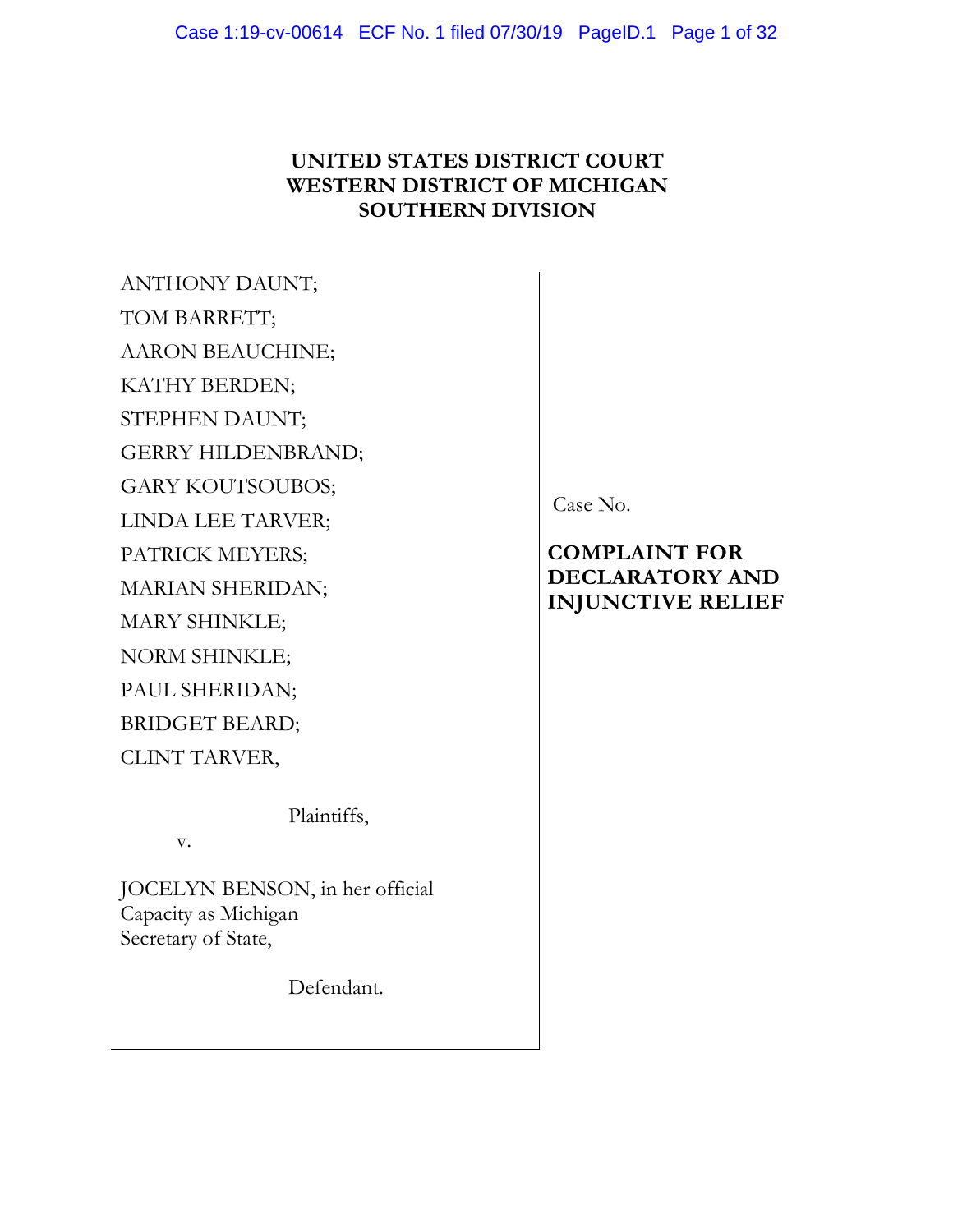Plaintiffs Anthony Daunt, Tom Barrett, Aaron Beauchine, Kathy Berden, Stephen Daunt, Gerry Hildenbrand, Gary Koutsoubos, Linda Lee Tarver, Patrick Meyers, Marian Sheridan, Mary Shinkle, Norm Shinkle, Paul Sheridan, Bridget Beard, and Clint Tarver, (collectively, "Plaintiffs") for their Complaint against Defendant Jocelyn Benson, in her official capacity as Michigan Secretary of State, ("Defendant") state and allege as follows:

### **INTRODUCTION**

1. This action challenges on federal constitutional grounds the newly created Michigan Citizens Redistricting Commission ("Commission") because it excludes Michigan citizens from serving on the Commission if they have engaged in certain categories of constitutionally protected activity deemed to be "partisan" in nature. The Commission is responsible for developing and adopting a redistricting plan for state legislative and federal congressional districts. It was established pursuant to amendments to the State's constitution approved by voters through a statewide ballot proposal on the November 2018 general election ballot. The new constitutional provisions include a provision requiring that each Commissioner "not currently be or in the past 6 years have been any of the following: a declared candidate for . . . partisan office; an elected official to partisan . . . office; an officer or member of the governing body of a . . . political party; a paid consultant or employee of  $a[n]$ ... elected official or political candidate, of a.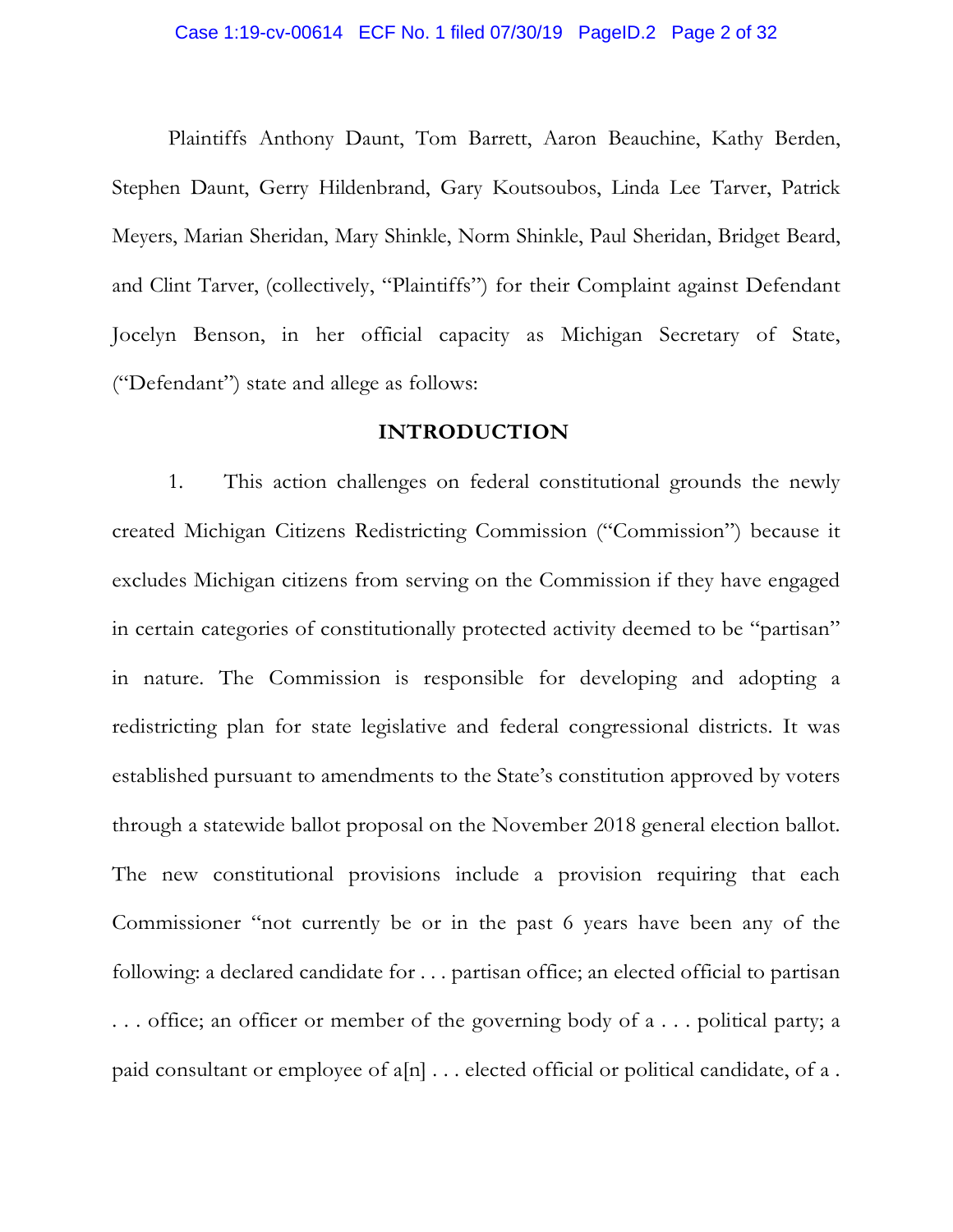### Case 1:19-cv-00614 ECF No. 1 filed 07/30/19 PageID.3 Page 3 of 32

. . political candidate's campaign, or of a political action committee; an employee of the legislature; a [state-registered] lobbyist agent, . . . or any employee of such person; [a politically appointed state employee]; [or] a parent, . . . child, . . . or spouse of any individual [falling into these categories]". Mich. Const. art. IV,  $\S$  6(1)(B) and  $(C)$ .

2. Plaintiffs are individuals who are excluded from serving on the Commission because they fall into one or more of these eight categories. Michigan's creation of that ineligibility violates the First Amendment to the United States Constitution and denies Plaintiffs equal protection of law under the Fourteenth Amendment. Accordingly, Plaintiffs seek a declaration that the exclusionary criteria set forth in Article IV, Section 6(1)(B) and (C) of Michigan's Constitution is unconstitutional and, further, that the entire Commission must be invalidated because the challenged provision is inseparable from the remainder of the provisions establishing and implementing the Commission. Plaintiffs also seek a preliminary injunction directing the Secretary of State to suspend her implementation of all provisions of the Michigan Constitution relating to the Commission.

3. The constitutional importance of the principles of free speech and political association that are at stake in this matter is well established by the Supreme Court. "[P]olitical belief and association constitute the core of those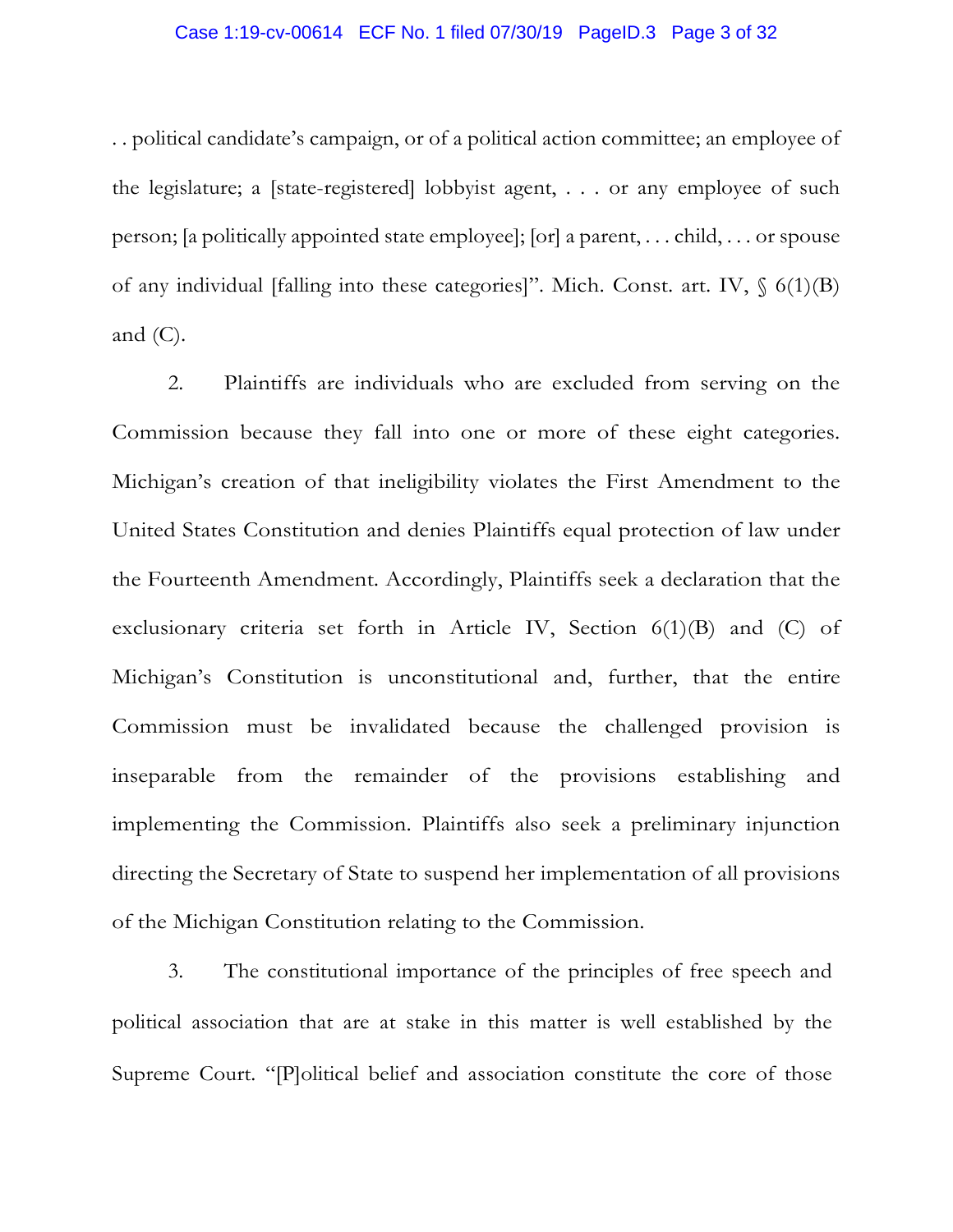### Case 1:19-cv-00614 ECF No. 1 filed 07/30/19 PageID.4 Page 4 of 32

activities protected by the First Amendment." *Elrod v. Burns*, 427 U.S. 347, 356 (1976).

4. In particular, Supreme Court precedent dictates that a governmental or state actor "conditioning hiring decisions on political belief and association plainly constitutes an unconstitutional condition, unless the government has a vital interest in doing so*." Vickery v. Jones*, 856 F. Supp. 1313, 1322 (S.D. Ill. 1994). "Accordingly, regardless of whether a particular job is temporary or permanent, the government must demonstrate (1) a vital government interest that would be furthered by its political hiring practices; and (2) that the patronage practices are narrowly tailored to achieve that government interest." *Id*.

5. Applying this level of scrutiny to the challenged provisions of the Michigan Constitution, there is not a sufficient "fit" between the exclusion of Plaintiffs and the asserted interests of transparency, impartiality, and fairness that motivated the establishment of the Commission. In particular, the selection system may actually inhibit transparency, impartiality, and fairness because eligible applicants may be no less partisan than those who fall into the excluded categories. Moreover, there is no government interest sufficiently vital to justify the distinction drawn by the challenged provisions. As such, the burden that the exclusion places on Plaintiffs' constitutionally protected political activity,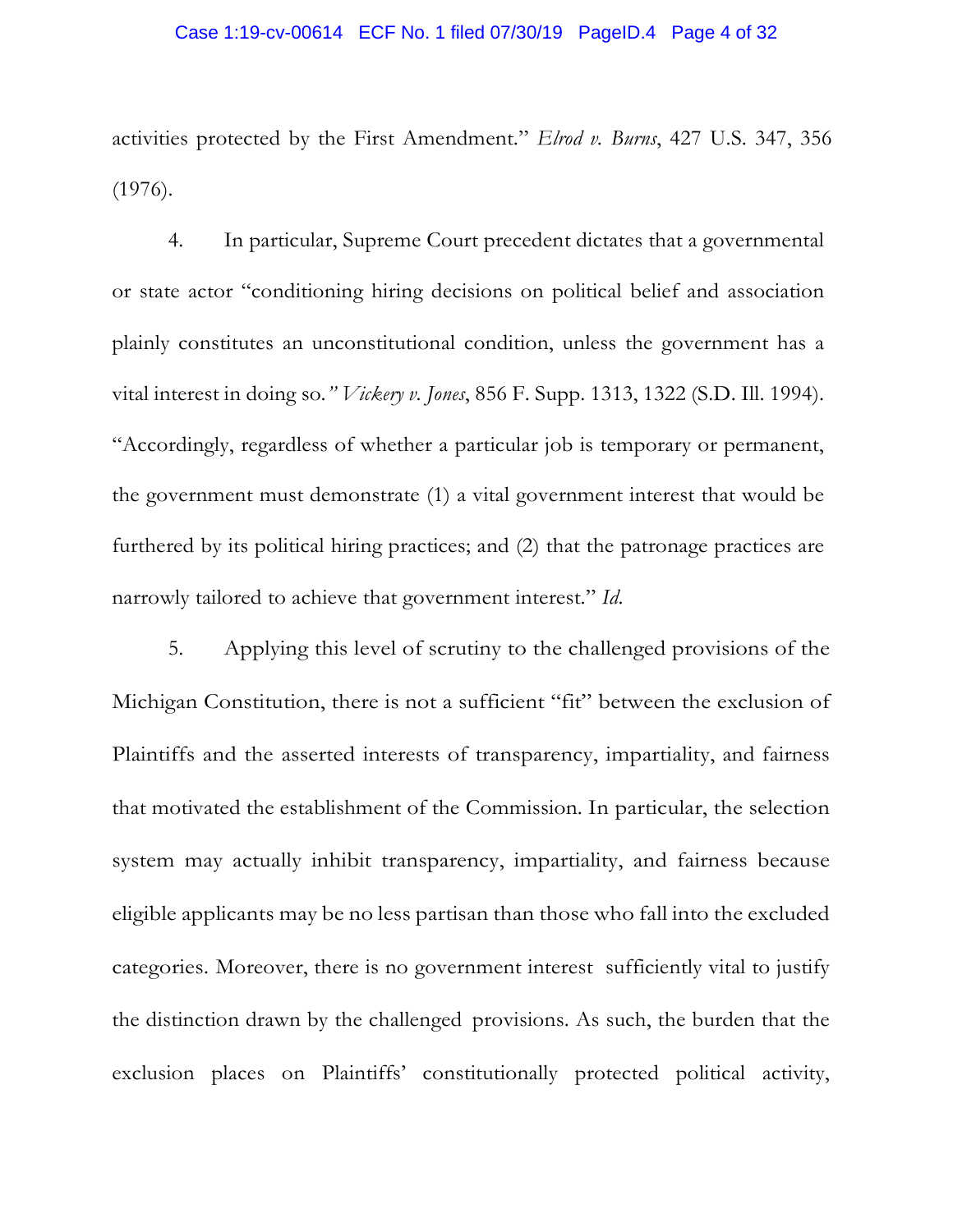association, speech, and right to petition, is not justified.

6. In addition, the exclusionary criteria run afoul of the Equal Protection Clause of the Fourteenth Amendment because they burden categories of individuals based on perceived "partisan" biases, but impose no restriction on individuals whose partisan biases may be stronger but who do not fall into one of the excluded categories.

### **PARTIES**

7. Plaintiff Anthony Daunt has served as a registered lobbyist agent in the State of Michigan since August 27, 2013. Since 2017, Plaintiff Daunt has served as an officer and member of the governing body of the Clinton County Republican Party. Since April 18, 2017, Plaintiff Daunt has served as a member of the governing body of the Michigan Republican Party committee.

8. Plaintiff Tom Barrett became a declared candidate for partisan State office as a candidate for the Office of State Representative on September 13, 2017. In November 2018, Plaintiff Barrett was elected to the Michigan State Senate and his current term of office began on January 1, 2019.

9. Plaintiff Aaron Beauchine became a declared Republican candidate for Ingham County Commissioner, a partisan office, on March 15, 2018.

10. Plaintiff Kathy Berden has served as the national committeewoman of the Republican Party since 2016.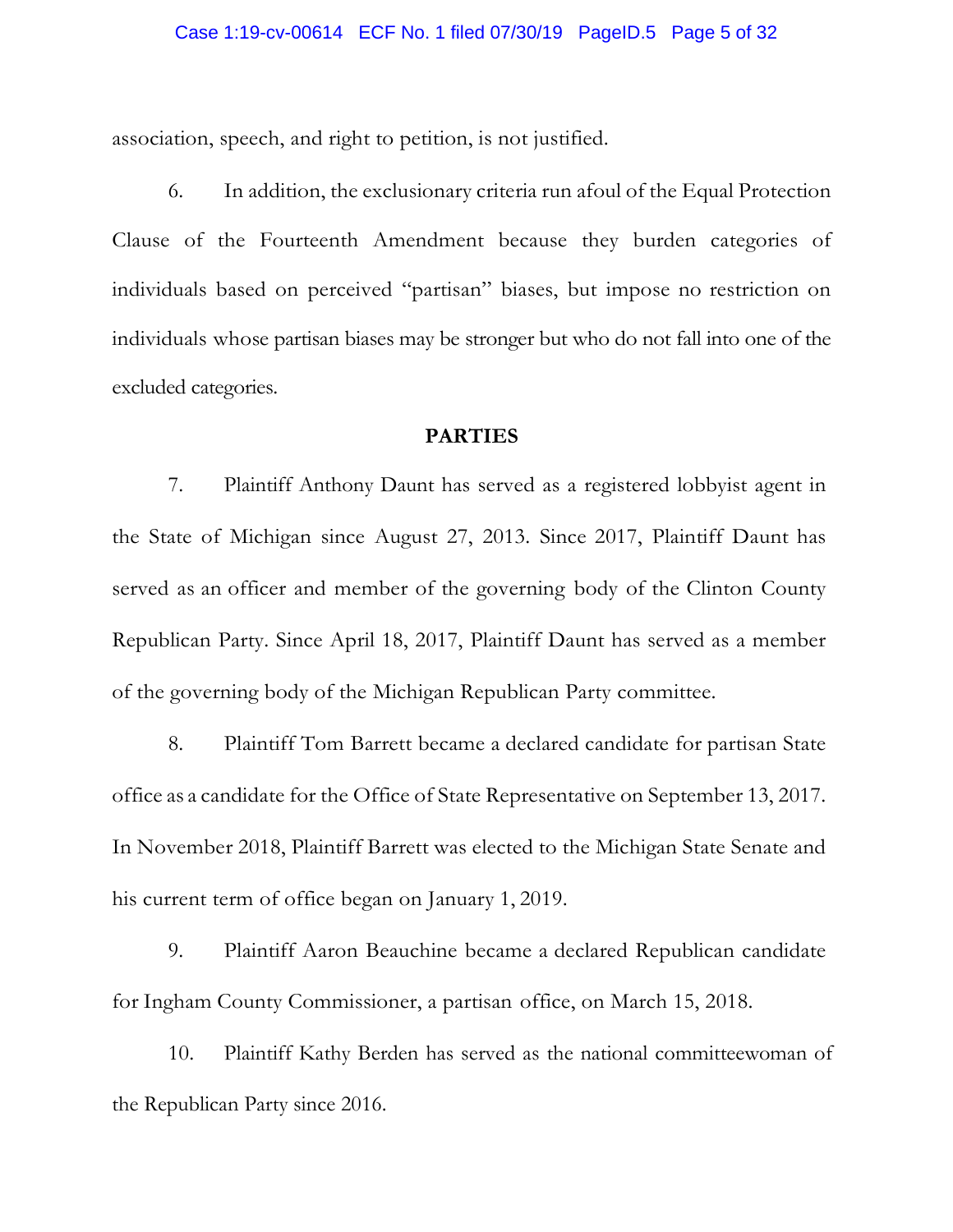### Case 1:19-cv-00614 ECF No. 1 filed 07/30/19 PageID.6 Page 6 of 32

11. Plaintiff Stephen Daunt has been an employee of the Michigan Legislature since January 1, 1991.

12. Plaintiff Gerry Hildenbrand has been a member of a governing body of a national, state, or local political party since 2017.

13. Plaintiff Gary Koutsoubos was a consultant to a candidate(s) for federal, state or local office or a political action committee since July 8, 2017. Between March 2014 and June 2017, Plaintiff Koutsoubos was an unclassified state employee.

14. Plaintiff Linda Lee Tarver serves as President of the Republican Women's Federation of Michigan, a voting member of the Michigan Republican Party's State Central Committee and therefore, is an officer or member of a governing body of a national, state or local political party. Plaintiff Linda Lee Tarver is elected to and serve as a Republican Precinct Delegate. It is possible that the Michigan Secretary of State may determine that Plaintiff Linda Lee Tarver, as elected precinct delegate, may qualify as an elected official to partisan office.

15. Plaintiff Patrick Meyers has been a paid consultant to a candidate(s) for federal, state, or local office or a political action committee since 2010.

16. Plaintiff Marian Sheridan was a member of a governing body of a state political party since February of 2019.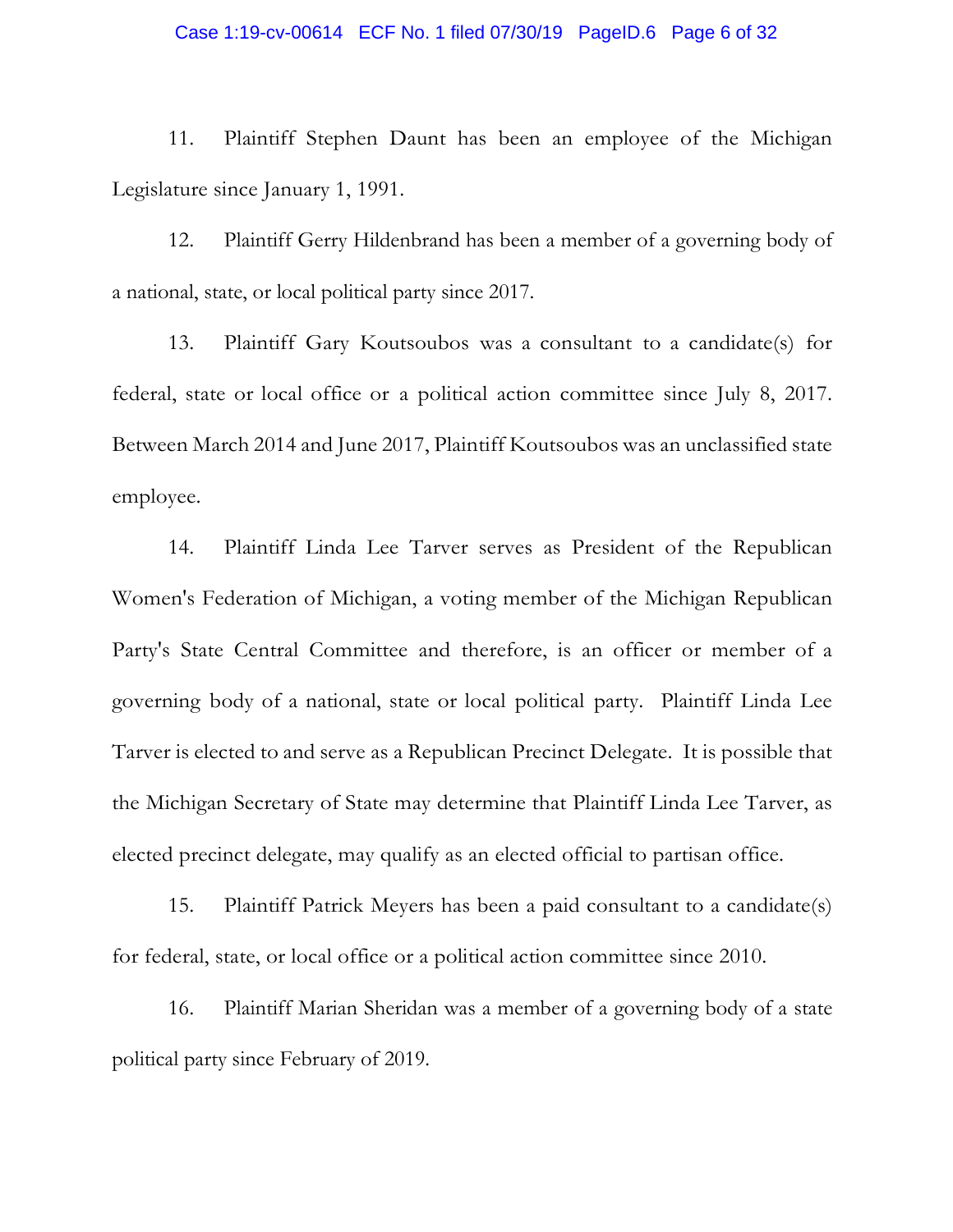### Case 1:19-cv-00614 ECF No. 1 filed 07/30/19 PageID.7 Page 7 of 32

17. Plaintiff Mary Shinkle was an employee of former Congressman Mike Bishop, a federal elected official between 2015 and 2018. Since November 29, 2018, Plaintiff Mary Shinkle has served as the Vice Chair of the Ingham County Republican Party, a local political party. Since February of 2017, Plaintiff Mary Shinkle's spouse, Norm Shinkle, has served as the 8<sup>th</sup> Congressional District Chair of the Michigan Republican Party and as a member of their governing State Central Committee. Plaintiff Mary Shinkle is elected to and serves as a Republican Precinct Delegate. It is possible that the Michigan Secretary of State may determine that Plaintiff Mary Shinkle, as elected precinct delegate, may qualify as an elected official to partisan office.

18. Plaintiff Norm Shinkle was an officer or member of a governing body of state political party since February of 2017. Between 2015 and 2018, Plaintiff Norm Shinkle's spouse, Mary Shinkle, was an employee of former Congressman Mike Bishop, a federal elected official. Since November 29, 2018, Plaintiff Norm Shinkle's spouse, Mary Shinkle, served as the Vice Chair of the Ingham County Republican Party, a local political party. Plaintiff Norm Shinkle is elected to and serve as a Republican Precinct Delegate. It is possible that the Michigan Secretary of State may determine that Plaintiff Norm Shinkle, as elected precinct delegate, may qualify as an elected official to partisan office.

19. Plaintiff Paul Sheridan's parent, Marian Sheridan, has been the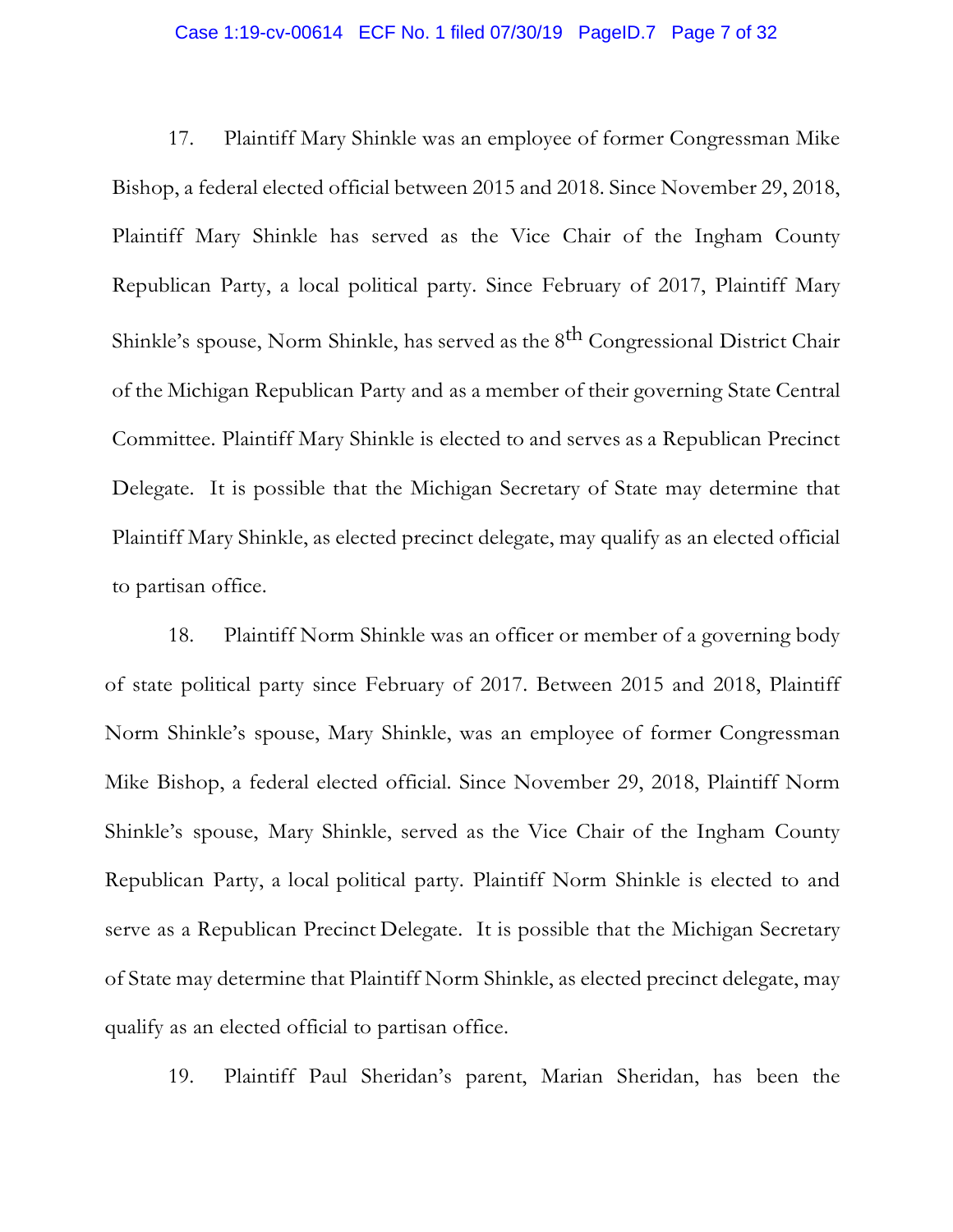### Case 1:19-cv-00614 ECF No. 1 filed 07/30/19 PageID.8 Page 8 of 32

Grassroots Vice Chair of the Michigan Republican Party since February of 2019, and therefore a member of a governing body of a state political party.

20. Plaintiff Bridget Beard's parent, Marian Sheridan, has been the Grassroots Vice Chair of the Michigan Republican Party since February of 2019, and therefore a member of a governing body of a state political party.

21. Plaintiff Clint Tarver's spouse, Linda Lee Tarver, serves as President of the Republican Women's Federation of Michigan, a voting member of the Michigan Republican Party's State Central Committee and therefore, is a member of a governing body of a state political party. Plaintiff Clint Tarver is elected to and serves as a Republican Precinct Delegate. It is possible that the Michigan Secretary of State may determine that Plaintiff Clint Tarver, as elected precinct delegate, may qualify as an elected official to partisan office.

22. Defendant Jocelyn Benson is the Michigan Secretary of State and is being sued in her official capacity. As Secretary of State, Ms. Benson is the "chief election officer of the state" and is thereby responsible for overseeing the conduct of elections. Mich. Comp. Laws § 168.21. Pursuant to Article IV, Section 6 of the Michigan Constitution, these responsibilities include overseeing the selection process for the state's newly created Commission and serving as secretary of the Commission. Mich. Const. art. IV,  $\S$  6 (2), (4), (7).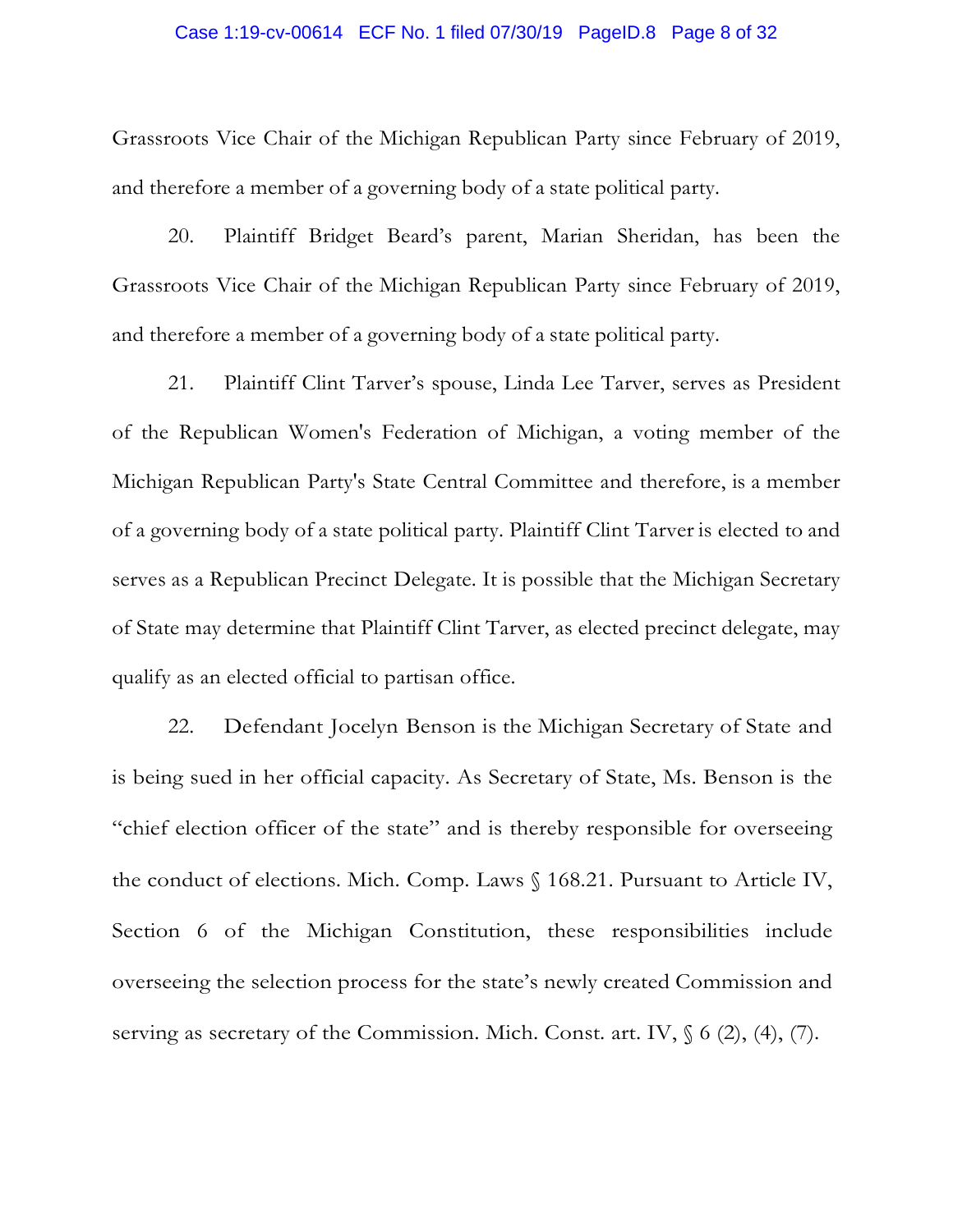## **JURISDICTION AND VENUE**

23. This Court has jurisdiction over this action pursuant to 28 U.S.C. § 2201; 28 U.S.C. § 2202; 28 U.S.C. § 1331; 28 U.S.C. § 1343 (a)(3), (4); 42 U.S.C. § 1983; 42 U.S.C. § 1988.

24. Venue is proper in this district pursuant to 28 U.S.C. § 1391 (b)(2).

# **ALLEGATIONS**

Michigan Ballot Proposal 18-2 (Citizens Redistricting Commission)

25. Every 10 years following the decennial United States Census, Michigan adjusts its state legislative and congressional district boundaries based on the population changes reflected in the census. Until November 2018, the Michigan Legislature redrew the congressional and state legislative district boundaries. Redistricting plans were adopted if approved by a simple majority vote in both chambers of the state legislature and subsequently signed by the Governor. The state legislature last approved new congressional district boundaries on June 29, 2011, and the governor signed them into law on August 9,  $2011<sup>1</sup>$ 

<sup>&</sup>lt;sup>1</sup> The 2011 redistricting plan is the subject of ongoing litigation in the United States District Court for the Eastern District of Michigan. *See League of Women Voters of Michigan v. Benson*, No. 2:17 cv-14148 (E.D. Mich. filed Dec. 27, 2017). In December 2017, the League of Women Voters of Michigan filed suit in federal court alleging that Michigan's congressional and state legislative district plans represented unconstitutional partisan gerrymanders. In April 2019, the court ruled that 34 congressional and state legislative districts had been subject to unconstitutional partisan gerrymandering. The court also found that 27 of the 34 challenged districts violated the plaintiffs' First and Fourteenth Amendment rights by diluting the impact of their votes. *League of Women Voters of Mich. v. Benson*, 373 F. Supp. 3d 867 (E.D. Mich. 2019) (three-judge court). The district court's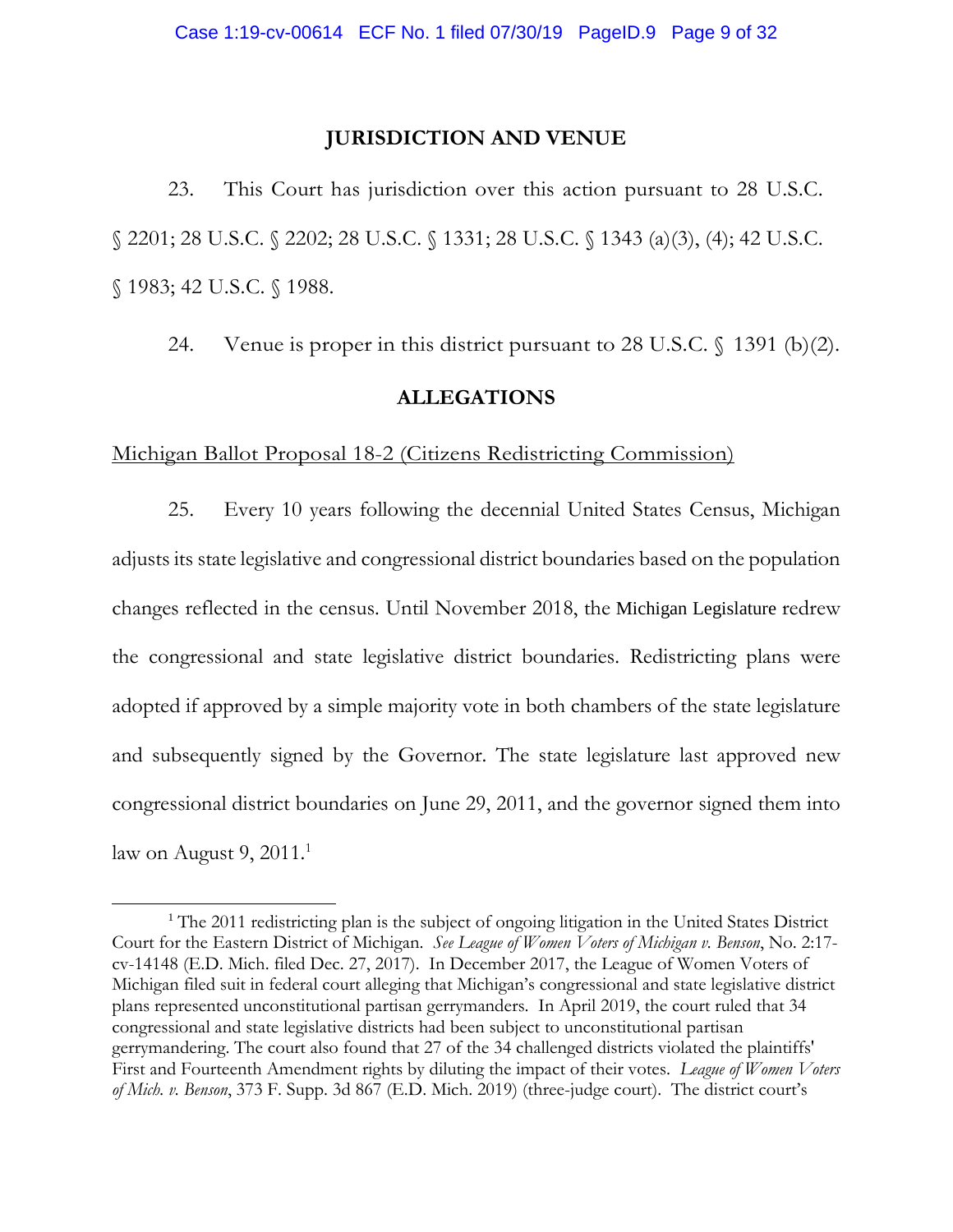### Case 1:19-cv-00614 ECF No. 1 filed 07/30/19 PageID.10 Page 10 of 32

26. On December 18, 2017, the ballot-question committee Voters Not Politicians ("VNP") filed an initiative petition with the Secretary of State that proposed amending the Michigan Constitution to establish a permanent Citizens Redistricting Commission in the legislative branch to redistrict Michigan's state legislative and congressional districts every ten years.<sup>2</sup> This Commission would replace the existing legislative process and eliminate any legislative oversight of the redistricting process.

27. On June 20, 2018, the Michigan Board of State Canvassers certified that the initiative petition had a sufficient number of valid signatures and added it as "Michigan Ballot Proposal 18-2" to the November 6, 2018, general election ballot.<sup>3</sup>

ruling is currently being appealed by state officials. On May 10, 2019, the state officials petitioned the Supreme Court for a stay of the lower court's ruling pending the appeal. *See* Congressional and State House Intervenors' Emergency Application for Stay, *Chatfield v. League of Women Voters of Mich.,* No. 18A1171 (U.S. filed May 10, 2019). The Supreme Court granted the stay on May 24, 2019. *Id*.

 $2^2$ The text of the initiative petition is available at https://www.michigan.gov/documents/sos/Full\_Text\_-\_VNP\_635257\_7.pdf.

<sup>3</sup> *See* Michigan Department of State, State of Michigan Statewide Ballot Proposals Status and Full Text November 6, 2018 General Election (2018), https://www.michigan.gov/documents/sos/Bal\_Prop\_Status\_560960\_7.pdf. Prior to the certification by the Board of State Canvassers, the Citizens Protecting Michigan's Constitution (CPMC) filed a complaint with the Michigan Court of Appeals seeking a writ of mandamus directing the Secretary of State and the Board to reject the VNP proposal because it wasn't appropriately considered a constitutional amendment that could be approved by petition. *Citizens Protecting Mich.'s Constitution v. Sec'y of State*, 324 Mich. App. 561 (Mich. Ct. App. 2018). The Court of Appeals rejected plaintiffs' requested relief and ordered the Secretary of State and the Board to take all necessary measures to place the proposal on the general election ballot. *Id*. The Michigan Supreme Court affirmed the Court of Appeals decision. Citizens *Protecting Mich.'s Constitution v. Sec'y of State*, 280 Mich. App. 273 (Mich. 2018).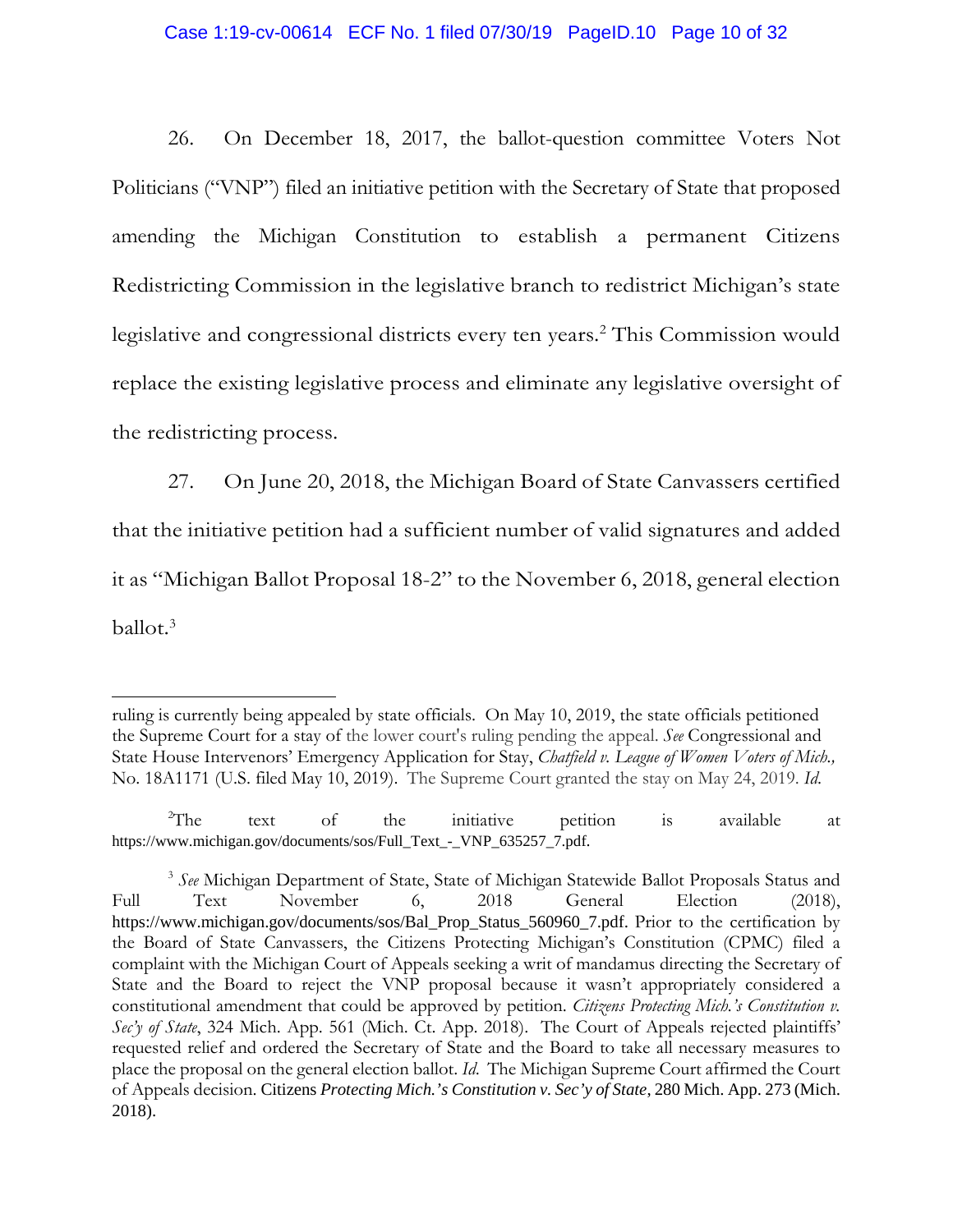# 28. Ballot Proposal 18-2 stated:

*Statewide Ballot Proposal 18-2* 

A proposed constitutional amendment to establish a commission of citizens with exclusive authority to adopt district boundaries for the Michigan Senate, Michigan House of Representatives and U.S. Congress, every 10 years

# *This proposed constitutional amendment would:*

- Create a commission of 13 registered voters randomly selected by the Secretary of State: -4 each who self-identify as affiliated with the 2 major political parties; and -5 who self-identify as unaffiliated with major political parties.
- Prohibit partisan officeholders and candidates, their employees, certain relatives, and lobbyists from serving as commissioners.
- Establish new redistricting criteria including geographically compact and contiguous districts of equal population, reflecting Michigan's diverse population and communities of interest. Districts shall not provide disproportionate advantage to political parties or candidates.
- Require an appropriation of funds for commission operations and commissioner compensation.

Should this proposal be adopted?

[ ] YES

 $[$   $]$  NO

Board of State Canvassers, *Official Ballot Wording approved by the Board of State* 

| <i>Canvassers</i> | August |  | 2018 | <i>V</i> oters | Not | Politicians | (2019), |
|-------------------|--------|--|------|----------------|-----|-------------|---------|
|-------------------|--------|--|------|----------------|-----|-------------|---------|

https://www.michigan.gov/documents/sos/Official\_Ballot\_Wording\_Prop\_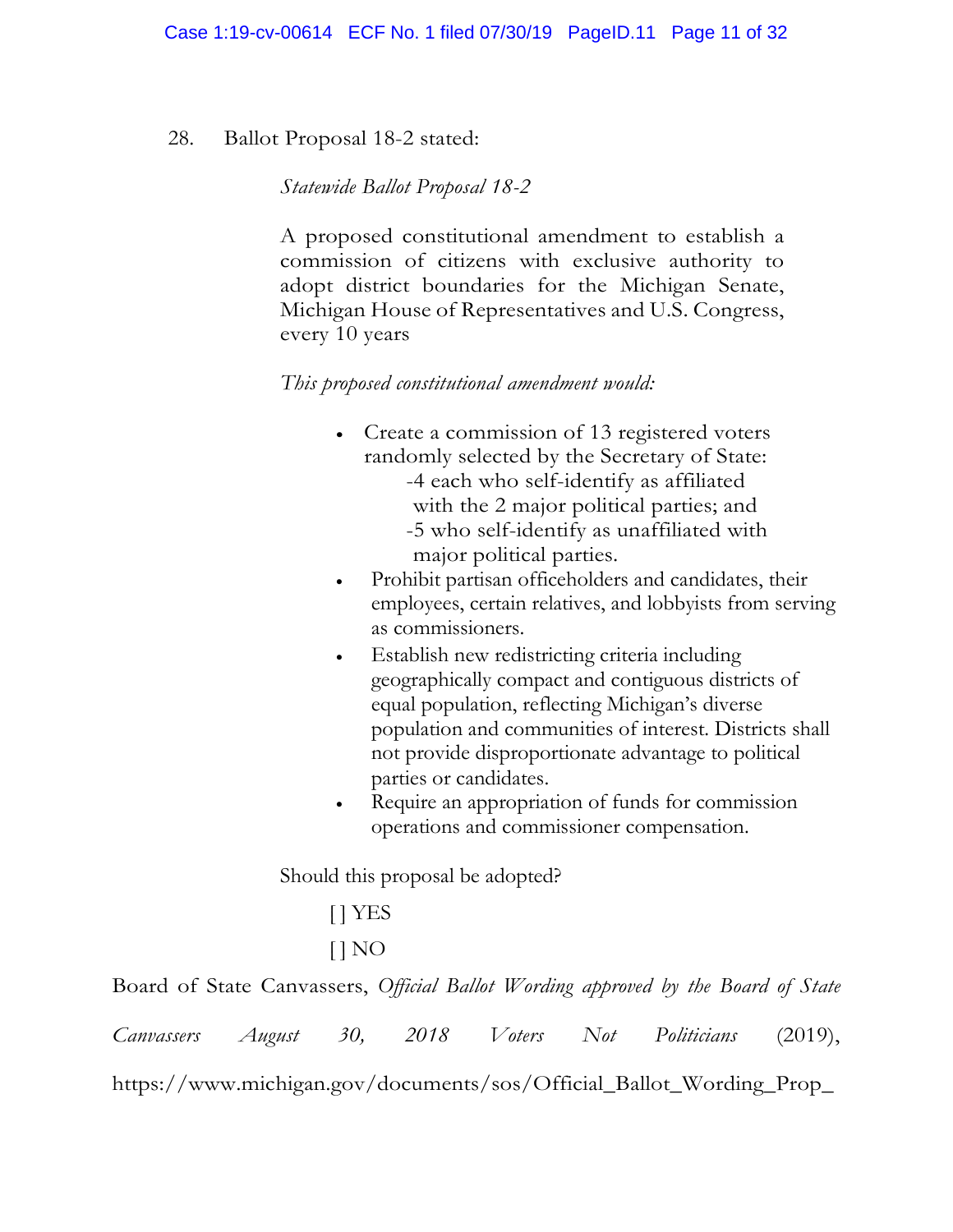### 18-2\_632052\_7.pdf.

29. Michigan voters passed the ballot proposal on November 6, 2018, and the Michigan Constitution was amended according to the revised language that accompanied the ballot proposal.

### Commissioner Application and Selection Process

30. The amended Michigan Constitution sets forth specific details of the Commission including the application process, eligibility criteria, and process for seeking and selecting commissioners.

31. The Michigan Secretary of State is required to mail applications to at least 10,000 randomly selected registered voters encouraging them to apply. Mich. Const. art 4, § 6 (2)(A). The Secretary of State's office will randomly select 200 finalists from among the qualified applicants: 60 Republicans, 60 Democrats and 80 who are not affiliated with either major political party. *Id.* at  $\int_0^{\infty} 6 \cdot (2)(D)(II)$ . The selection process must be statistically weighted so that the pool of 200 finalists mirrors the geographic and demographic makeup of Michigan as closely as possible. *Id*. The majority and minority leaders in the Michigan House and Senate may reject up to five applicants each (20 total) before the final commission members are randomly selected from among the finalists. *Id.* at  $\int$  6 (2)(E). Applications to serve on the commission must be made available from January 1, 2020, through June 1, 2020. *Id*. at § 6 (2)(A), (C). Commissioners must be selected by September 1, 2020. *Id*. at § 6 (2)(F).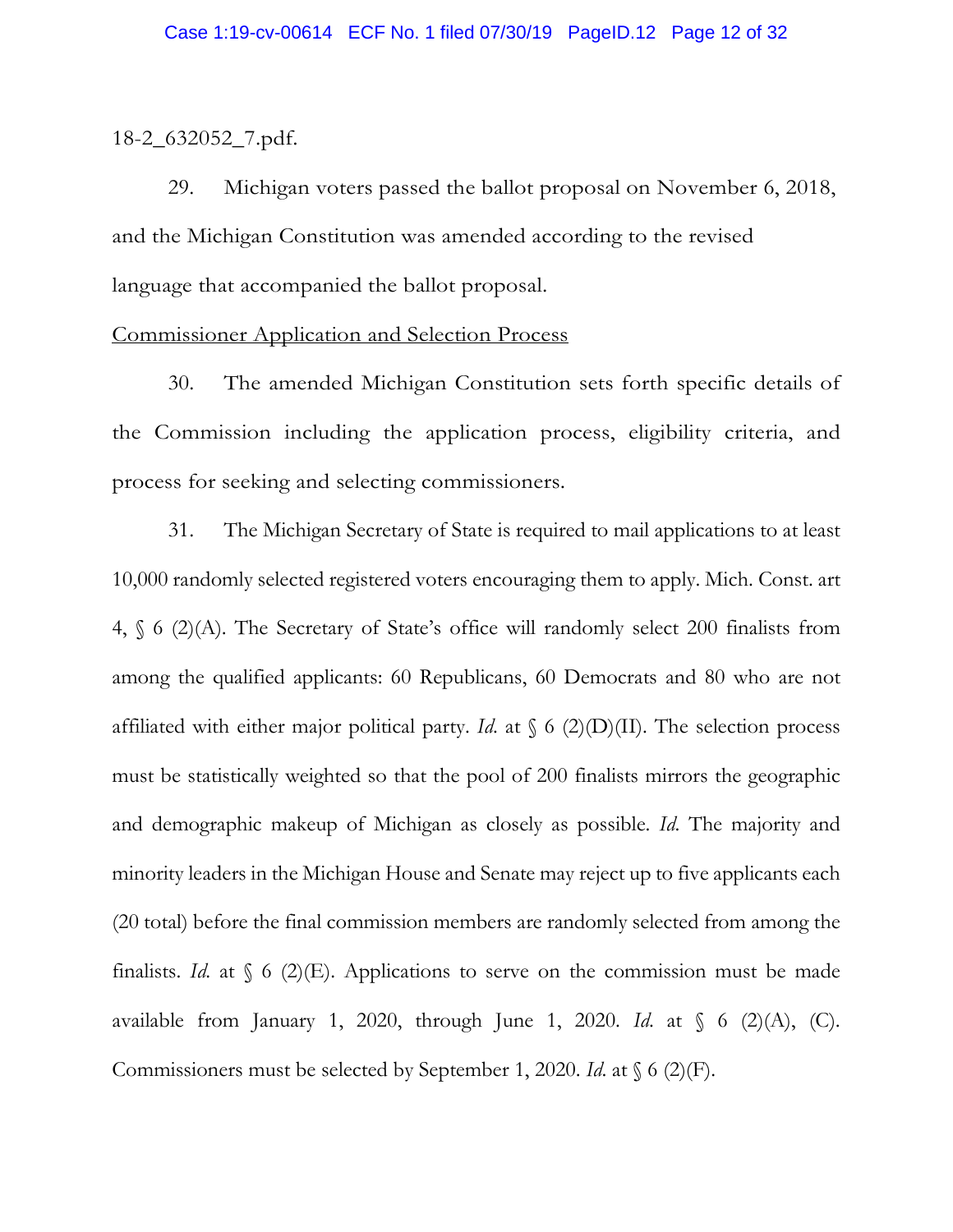32. A person must be registered and eligible to vote in Michigan to be eligible to serve on the Commission. *Id*. at § 6 (1)(A). Further, each Commissioner shall not currently be or in the past six years have been any of the following:

- A candidate or elected official of a partisan federal, state or local office;
- An officer or member of the leadership of a political party;
- A paid consultant or employee of an elected official, candidate or political action committee;
- An employee of the legislature;
- Registered as a lobbyist or an employee of a registered lobbyist;
- A political appointee who is not subject to civil service classification;
- Any parent, stepparent, child, stepchild or spouse of any individual that falls into one of the above categories.

*Id.* at  $\{6 \text{ (1) (B)} \}$  and (C). In addition, "... for five years after the date of appointment, a commissioner [would be] ineligible to hold a partisan elective office at the state, county, city, village, or township level in Michigan." *Id*. at § 6 (1)(E).

33. In July 2019, the Secretary of State released draft text of the application to serve as a commissioner on its website and invited the public to comment until August 9, 2019. App. A. The draft application asks a series of questions to ". . . make sure you're eligible and don't have any conflicts that would keep you from serving on the Citizens' Redistricting Commission." *Id*. The draft application explains that if the applicant answers "yes" to any one of the following statements, the applicant is ". . . not eligible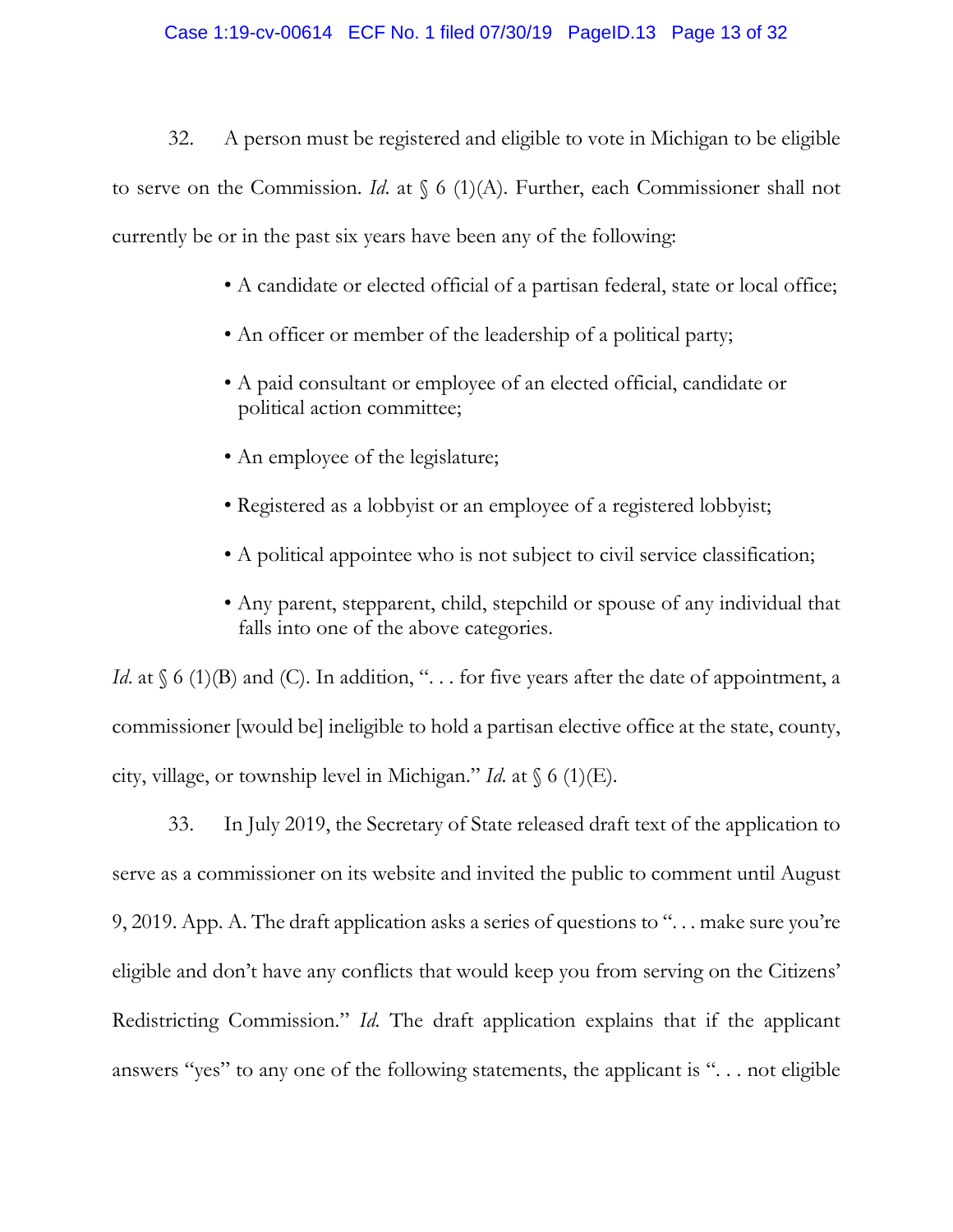to serve on the commission . . . ":

\*\*\*

(2) I am now, or have been at any time since August 15, 2014

a. A declared candidate for a partisan election office in federal, state, or local[;] b. An elected official to partisan federal, state, or local office[;] c. An officer or member of the governing body of a political party, at the local, state, or national level[;] d. A paid consultant or employee of a federal, state, or local elected official or political candidate, campaign, or political action committee[;] e. An employee of the legislature[;] f. A lobbyist agent registered with the Michigan Bureau of Elections[;] g. An employee of a lobbyist registered with the Michigan Bureau of Elections[;]

- (3) I am a parent, stepparent, child, stepchild, or spouse of a person to whom sections (a) through  $(g)$ , above, would apply $[$ ;
- (4) I am disqualified for appointed or elected office in Michigan[.]
- \*\*\*

*Id*. The draft application also asks applicants to state whether they identify with the Democratic Party, the Republican Party, or neither party. *Id*. It also provides the applicant with the option of explaining his or her affiliation with the following question, ". . . [b]ecause Michigan voters do not register to vote by political party, if you would like to describe why – or how – you affiliate with either the Democratic Party, Republican Party, or neither, please do so below." *Id*.

34. The Secretary of State also released on its website, for public comment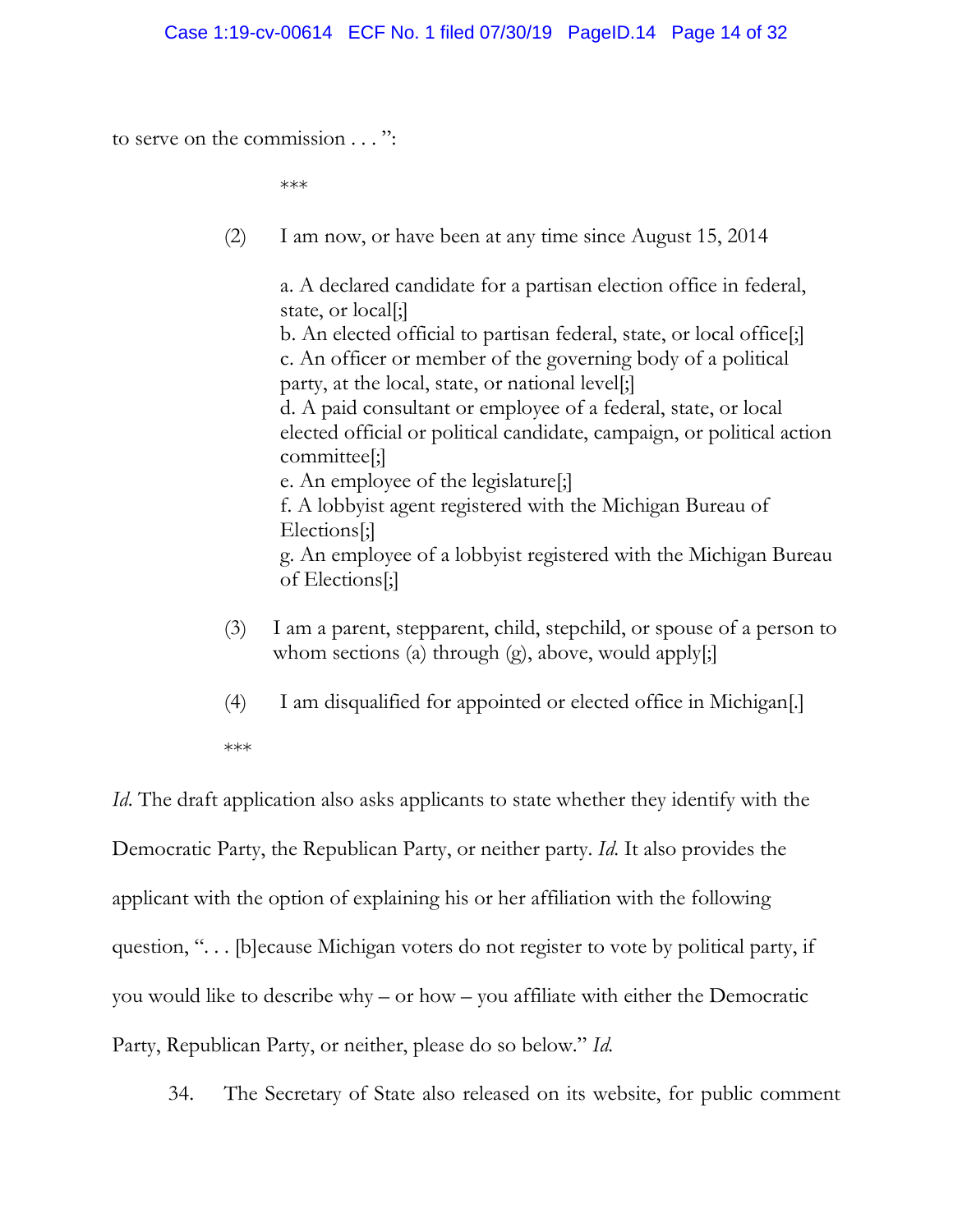until August 9, 2019, draft Commissioner Eligibility Guidelines. App. B. The draft guidelines provide clarification on the scope of the categories of individuals excluded from eligibility to serve on the commission. For example, the draft guidelines specify that a candidate for judge may be eligible to serve on the Commission because judicial officers are non-partisan. *Id*. Further, the guidelines state that volunteers of an elected official, political candidate, campaign, or political action committee may be eligible to serve on the Commission because volunteers are not paid for their services. *Id*. In contrast, the eligibility guidelines state that any individual serving as a paid consultant or employee of a *non-partisan* elected official, non-partisan political candidate or *nonpartisan* local political candidate's campaign since August 15, 2014, may not be eligible to serve on the Commission because the language of the exclusion is not explicitly limited to partisan offices. *Id*.

### Functioning of Commission

35. Each Commissioner holds office until the Commission has completed its obligations for the census cycle. Mich. Const. art 4, § 6 (18). Commissioners receive compensation equal to at least 25 percent of the governor's salary and the State will reimburse Commissioners for costs incurred if the legislature does not appropriate sufficient funds to cover these costs. *Id*. at § 6 (5).

36. The Secretary of State serves as Secretary of the Commission. Though she has no vote, she has a significant role in administering the Commission, including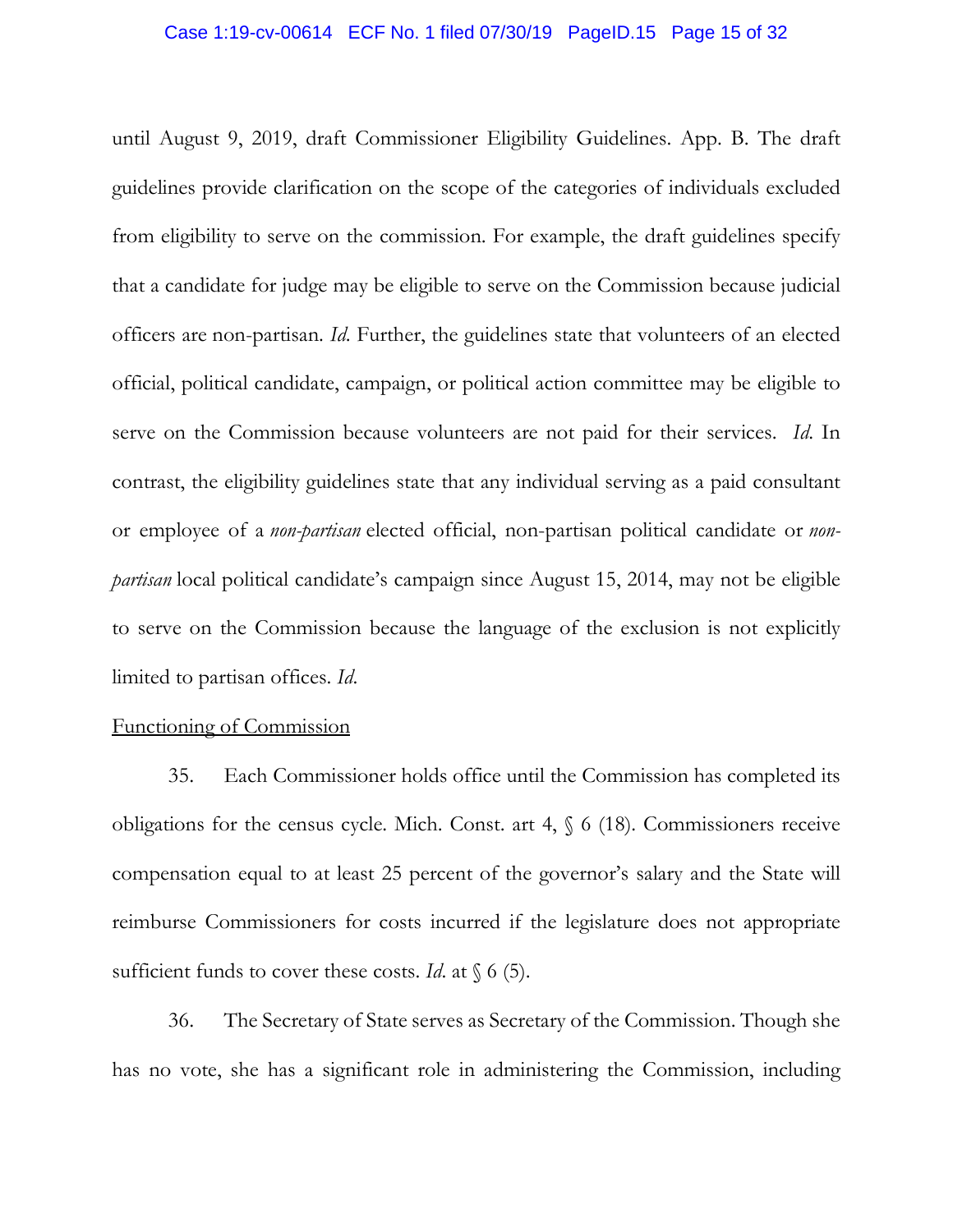### Case 1:19-cv-00614 ECF No. 1 filed 07/30/19 PageID.16 Page 16 of 32

furnishing the Commission with all technical services that the Commission deems necessary. *Id*. at § 6 (4).

37. The affirmative votes of at least seven members, including a minimum of two Democrats, two Republicans, and two members not affiliated with the major parties, are needed to pass a redistricting plan. *Id*. at § 6 (14)(C). Commissioners are required to prioritize specific criteria when developing redistricting plans, including compliance with federal laws; equal population sizes; geographic contiguousness; demographics and communities of similar historical, cultural, or economic interests; no advantages to political parties; no advantages to incumbents; municipal boundaries; and compactness. *Id*. at § 6 (13).

# Unconstitutional Conditions on Eligibility to Serve on the Commission

38. "For at least a quarter-century, this Court has made clear that, even though a person has no 'right' to a valuable governmental benefit, and even though the government may deny him the benefit for any number of reasons, *there are some reasons upon which the government may not act. It may not deny a benefit to a person on a basis that infringes his constitutionally protected interests -- especially, his interest in freedom of speech*. For if the government could deny a benefit to a person because of his constitutionally protected speech or associations, his exercise of those freedoms would in effect be penalized and inhibited. This would allow the government to 'produce a result which [it] could not command directly.' Such interference with constitutional rights is impermissible." *Rutan*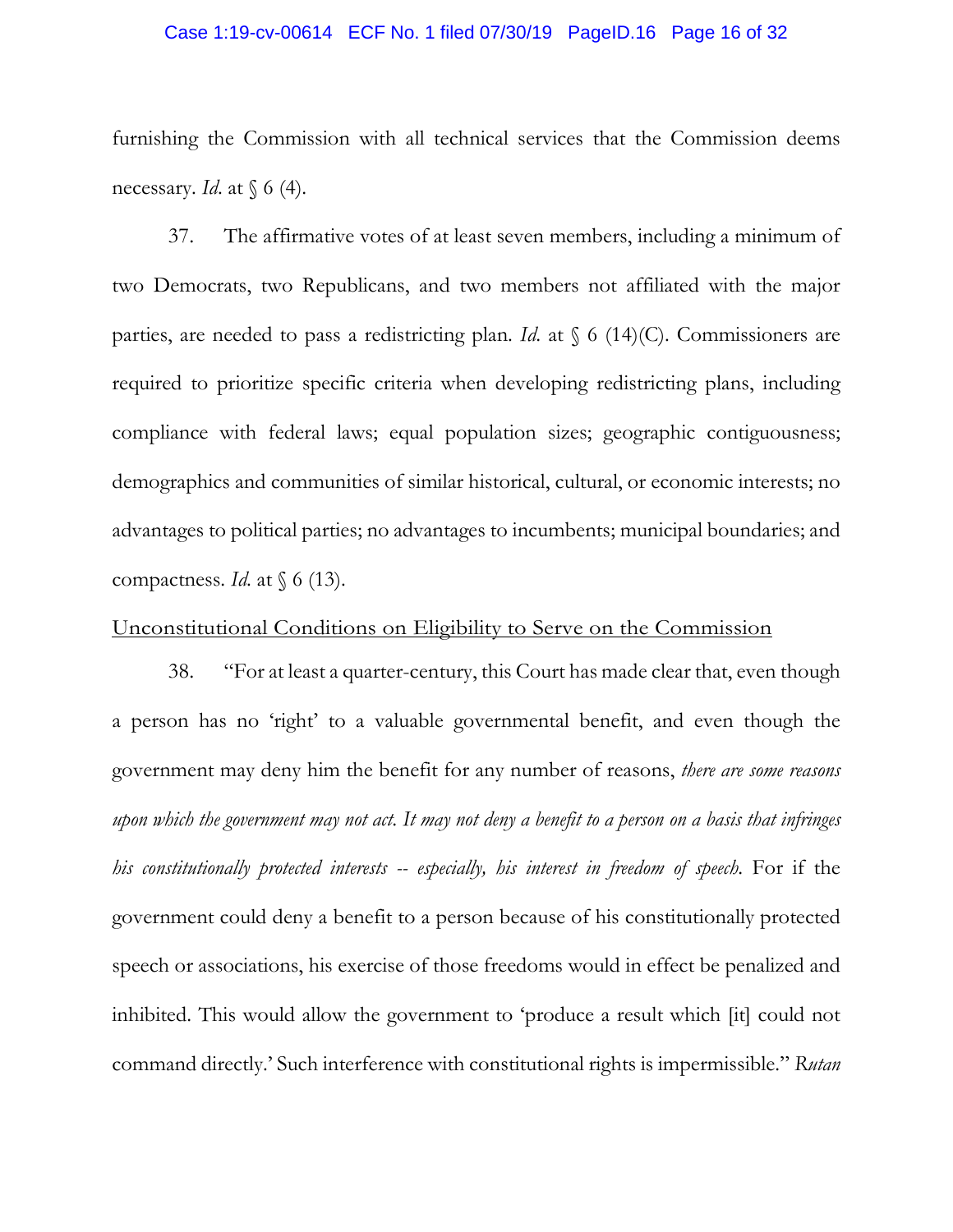*v. Repub. Party*, 497 U.S. 62, 86, (1990) (quoting *Perry v. Sindermann*, 408 U.S. 593, 597 (1972) (emphasis in original) and *Speiser v. Randall,* 357 U.S. 513, 526 (1957) (alteration in original)).

39. In applying these principles, the Supreme Court has recognized that government positions, such as commissioner, convey a valuable government benefit. The most obvious of these benefits are specific quantifiable economic benefits. In this case, each Commissioner receives monetary compensation from the State ". . . at least equal to 25 percent of the governor's salary", which was reportedly \$159,300 as of January 2018.<sup>4</sup> Mich. Const. art 4, § 6 (5). Thus, a Commissioner receives at least \$39,825 in monetary compensation. Further, courts have recognized that quantifiable economic worth is not the only valuable benefit derived from a government position. In considering whether membership on a government advisory committee denied the excluded applicant any benefit, ". . . the D.C. Circuit recognized that a benefit need only have value to those who seek it[]" and ". . . because the . . . membership did have value to plaintiffs, withholding this benefit could pressure plaintiffs into forgoing the exercise of their constitutional rights." *Autor v. Blank*, 128 F. Supp.3d 331, 334 (D.D.C. 2015), (citing *Autor v. Pritzker*, 740 F.3d 176, 183 (D.C. Cir. 2014). Thus, Plaintiffs who each desire to serve on the Commission but are excluded from consideration—

<sup>4</sup> *See* Abigail Hess, *The 5 states with the highest and lowest paid politicians*, (Jan. 25, 2018, 10:47 AM), https://www.cnbc.com/2018/01/25/the-5-states-with-the-highest-and-lowest-paid-politicians.html.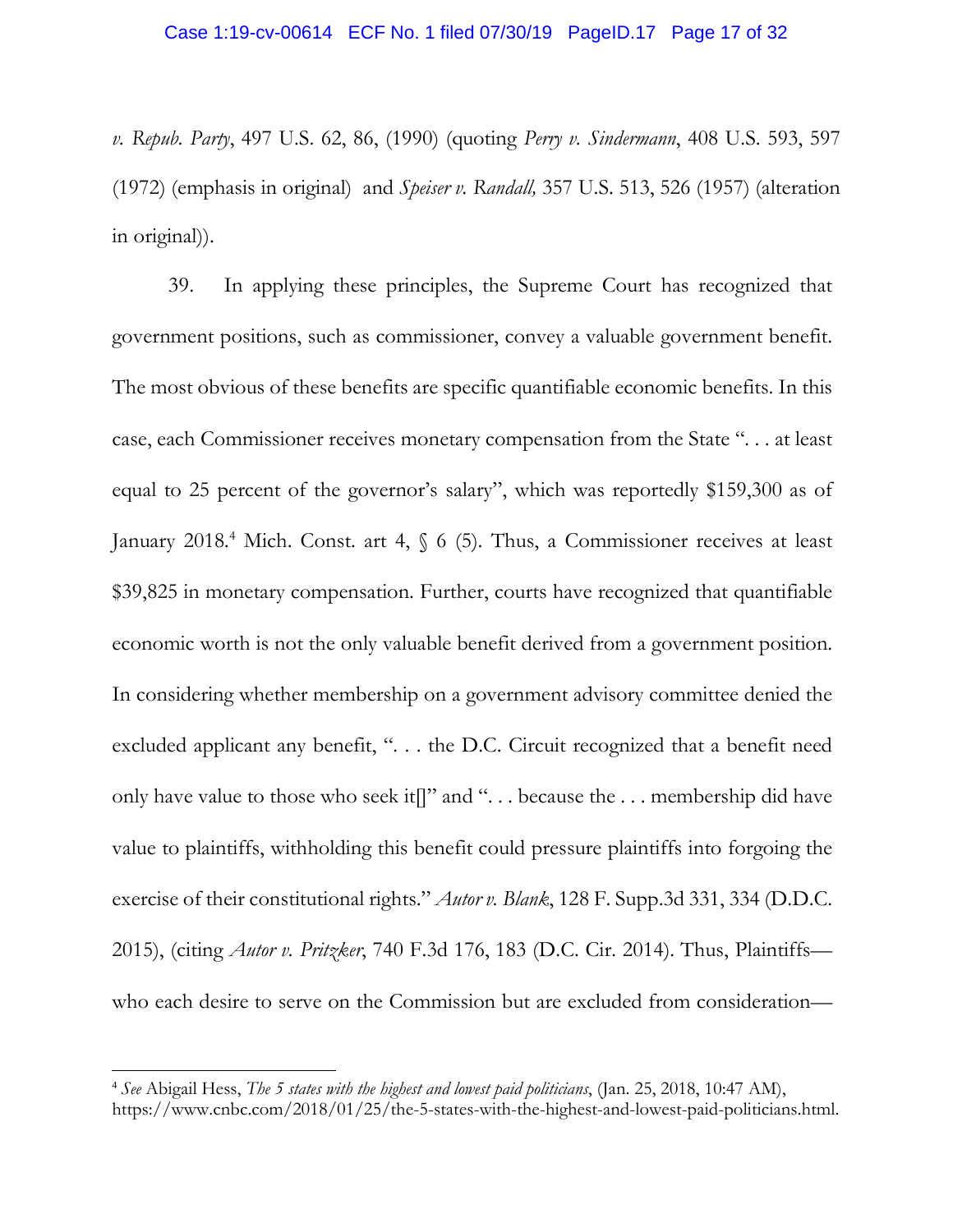have been denied a benefit.

40. Further, Plaintiffs have been excluded from eligibility based on their exercise of one or more of their constitutionally protected interests, *i.e*., freedom of speech (*e.g*., by the exclusion of candidates for partisan office), right of association (*e.g*., by the exclusion of members of a governing body of a political party), and/or the right to petition (*e.g*., by the exclusion of registered lobbyists).

41. Each of these rights is well established. For instance, the Supreme Court has made clear that lobbying is a quintessential example of the exercise of the right to petition that is protected by the First Amendment. "In a representative democracy . . . [the] government act[s] on behalf of the people and, to a very large extent, the whole concept of representation depends upon the ability of the people to make their wishes known to their representatives." *Eastern R.R. Presidents Conference v. Noerr Motor Freight, Inc.,* 365 U.S. 127, 137 (1961).

42. The Supreme Court has also previously held that "[t]he First Amendment protects political association as well as political expression," and that "[t]he right to associate with the political party of one's choice is an integral part of this basic constitutional freedom" of association. *Elrod*, 427 U.S. at 357 (plurality opinion) (quoting *Kusper v. Pontikes*, 414 U.S. 51, 57 (1973) (citing *Williams v. Rhodes*, 393 U.S. 23, 30 (1968)).

43. "... Political belief and association constitute the core of those activities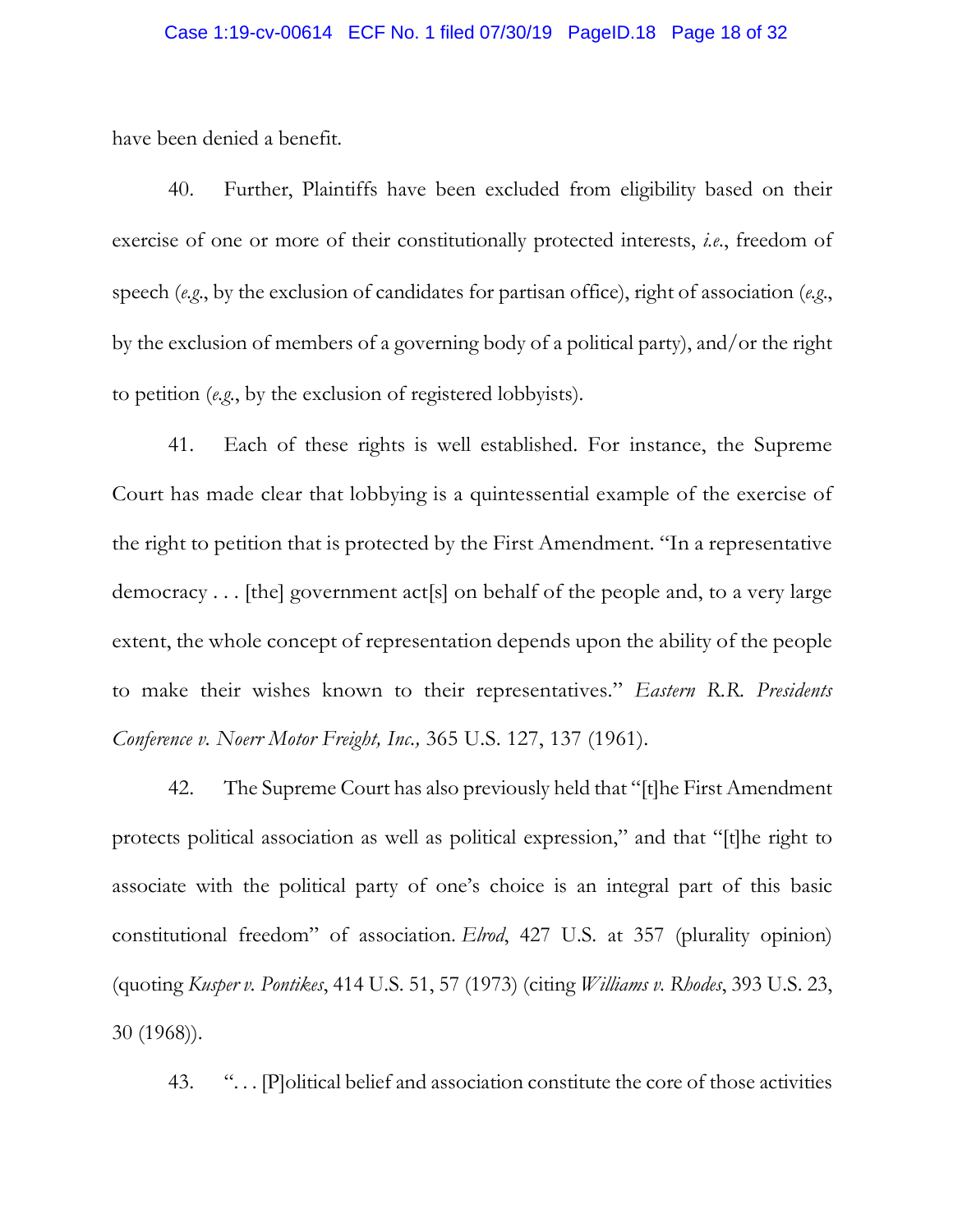### Case 1:19-cv-00614 ECF No. 1 filed 07/30/19 PageID.19 Page 19 of 32

protected by the First Amendment. Regardless of the nature of the inducement, whether it be by the denial of public employment or, as in *Board of Education v*. *Barnette*, 319 U. S. 624 (1943), by the influence of a teacher over students, '[i]f there is any fixed star in our constitutional constellation, it is that no official, high or petty, can prescribe what shall be orthodox in politics, nationalism, religion, or other matters of opinion or force citizens to confess by word or act their faith therein.' And, . . . '[t]here can no longer be any doubt that freedom to associate with others for the common advancement of political beliefs and ideas is a form of "orderly group activity" protected by the First and Fourteenth Amendments. The right to associate with the political party of one's choice is an integral part of this basic constitutional freedom.' These protections reflect our 'profound national commitment to the principle that debate on public issues should be uninhibited, robust, and wide-open,' a principle itself reflective of the fundamental understanding that '[c]ompetition in ideas and governmental policies is at the core of our electoral process[.]'" *Elrod*, 427 U.S. at 355- 58 (internal citations omitted) (some alterations in original).

44. Conditions of employment that compel or restrain belief and association (*e.g*., patronage requirements or exclusionary factors based on a person's status within a political party) are inimical to the process which undergirds our system of government and is ". . . at war with the deeper traditions of democracy embodied in the First Amendment." *Illinois State Employees Union v. Lewis,* 473 F.2d 561, 576 (7th Cir. 1972).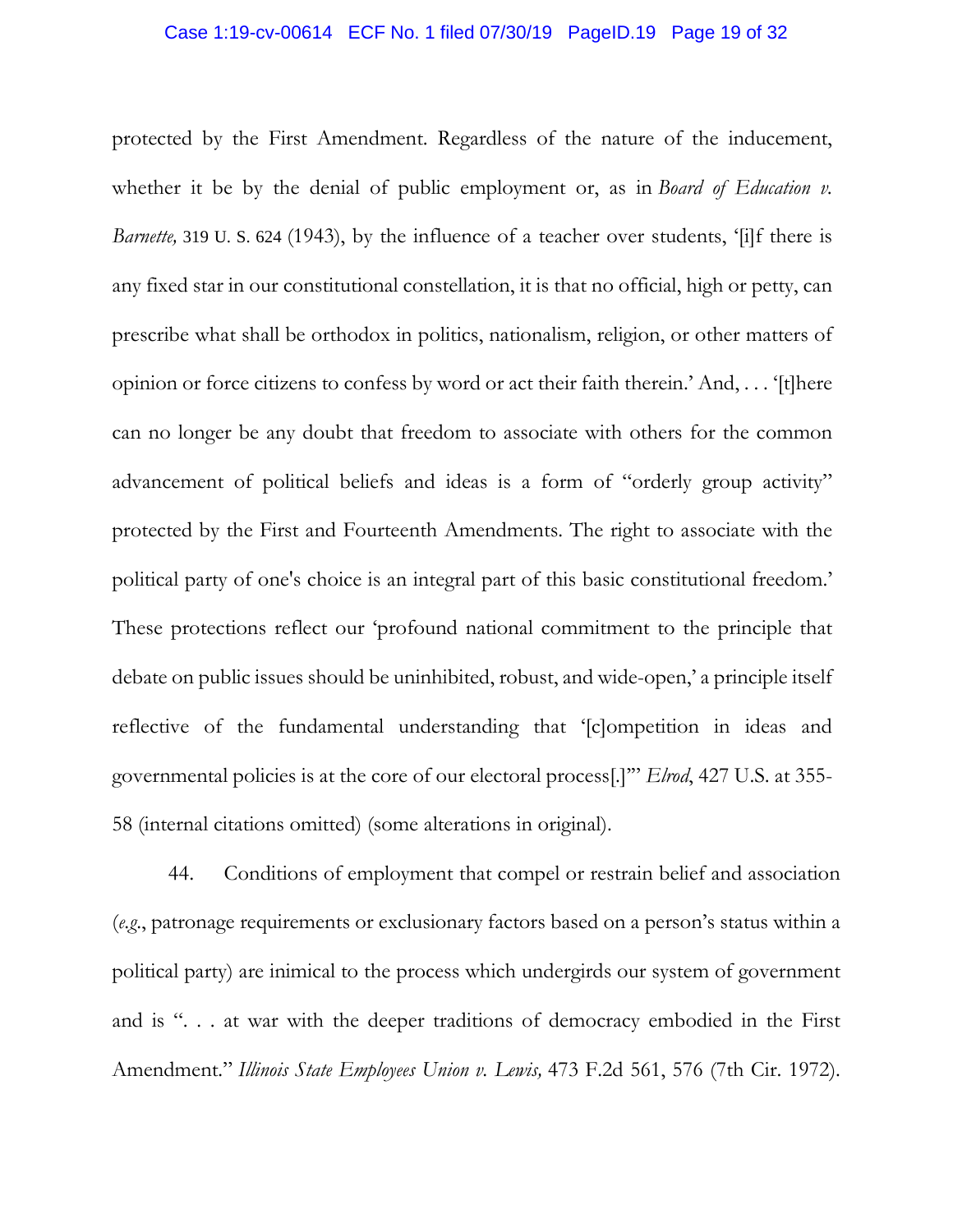#### Case 1:19-cv-00614 ECF No. 1 filed 07/30/19 PageID.20 Page 20 of 32

The Supreme Court has made clear that, "[u]nder [its] sustained precedent, conditioning hiring decisions on political belief and association plainly constitutes an unconstitutional condition, unless the government has a vital interest in doing so." Rutan, 497 U.S. at 78. ". . . [T]he government must demonstrate (1) a vital government interest that would be furthered by its political hiring practices; and (2) that the patronage practices are narrowly tailored to achieve that government interest."<sup>5</sup> *Vickery,* 856 F. Supp. at 1322.

45. In this case, VNP stated that the relevant government interest was to create a "a fair, impartial, and transparent process where voters - not politicians - will draw Michigan's state Senate, state House, and Congressional election district maps."<sup>6</sup> With regard to the exclusion of the eight categories of individuals from eligibility to serve, VPN explained that "[t]he amendment disqualifies these individuals from

<sup>&</sup>lt;sup>5</sup> Some courts have applied a strict-scrutiny standard in assessing the constitutionality of laws that burden the right to petition, requiring the government to demonstrate that the challenged law is justified by a "compelling government interest" and that it uses the "least restrictive means" of furthering that interest. *See, e.g.*, *ACLU v. New Jersey Election Law Enforcement Comm*., 509 F. Supp. 1123, 1129 (D.N.J. 1981). This is a more demanding standard than intermediate scrutiny, which inquires whether the challenged law is "narrowly tailored to serve a significant governmental interest, and . . . leave[s] open ample alternative channels for communication of the information." *Ward v. Rock Against Racism,* 491 U.S. 781, 791 (1989) (quoting *Clark v. Cmty. for Creative Non-Violence,* 468 U.S. 288, 293 (1984)). The narrow tailoring element of the intermediate scrutiny test requires that the government's chosen means not be "substantially broader than necessary to achieve the government's interest." *Ward,* 491 U.S. at 800.

<sup>6</sup> *We Ended Gerrymandering in Michigan*, Voters Not Politicians, https://votersnotpoliticians.com/redistricting/.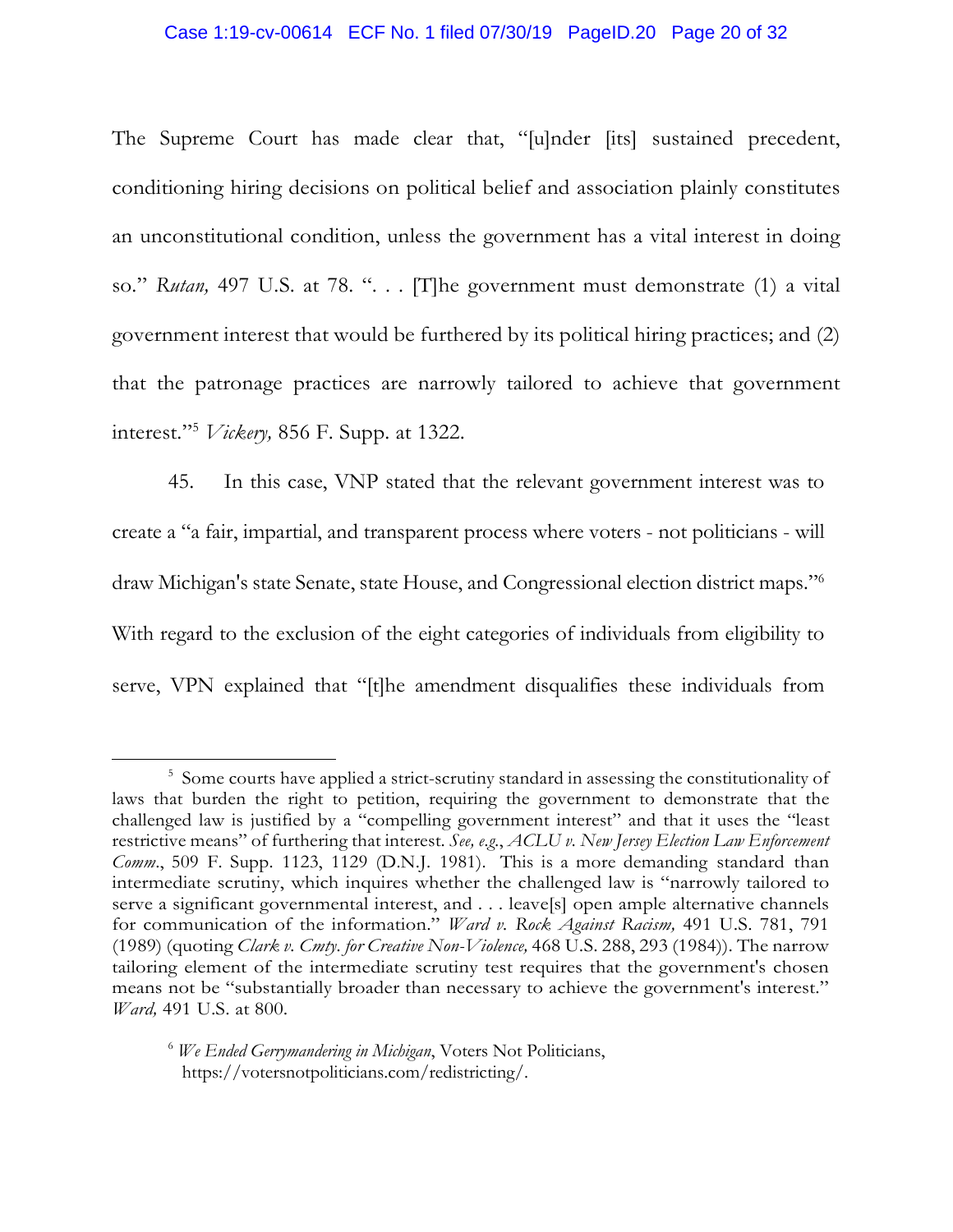### Case 1:19-cv-00614 ECF No. 1 filed 07/30/19 PageID.21 Page 21 of 32

serving on the Commission because they are *most likely* to have a conflict of interest when it comes to drawing Michigan's election district maps."<sup>7</sup>

46. In excluding certain categories of citizens from eligibility based on their exercise of core First Amendment rights, including freedom of speech, right of association, and right to petition the government, the State has unconstitutionally conditioned eligibility for a valuable benefit on their willingness to limit their First Amendment right to petition government. *See Adams v. Governor of Delaware*, No. 18- 1045 (3d Cir. 2019) (Plaintiff's freedom of association rights were violated by a political balance requirement that prevented his application to Delaware's Supreme Court, Superior Court, and Chancery Court); *Autor*, 740 F.3d at 179.

47. The exclusionary factors also violate the Equal Protection Clause because they burden only individuals that fall into set categories that may indicate partisan bias, while imposing no restriction on individuals who may be just as partisan, or more partisan. Thus, the government interest is not a sufficient fit with the restrictions to justify the distinction the challenged provision draws between Plaintiffs and all other eligible registered voters.

<sup>7</sup> *Id*. (emphasis added).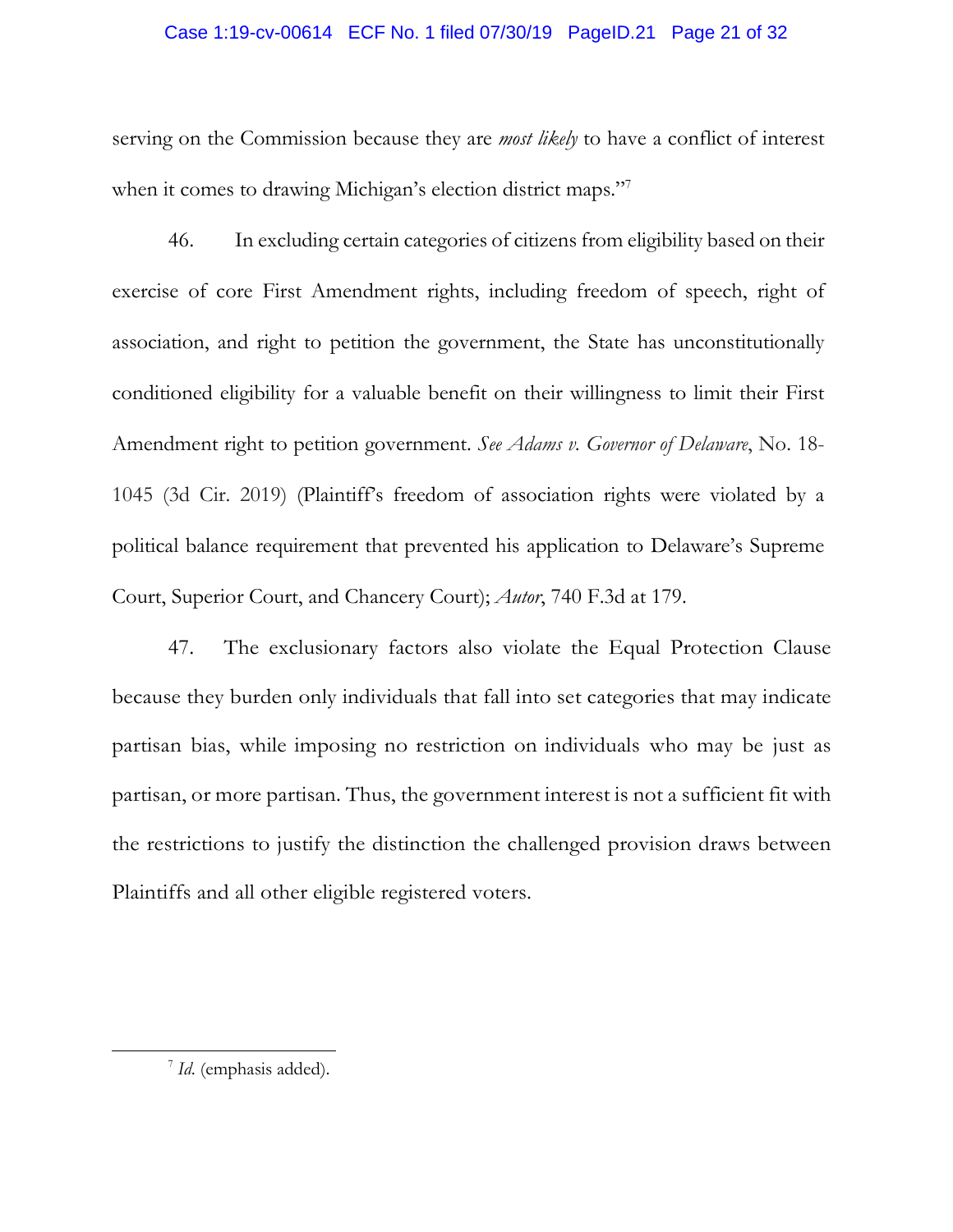### **Unconstitutional Portions of the Redistricting Commission are Not Severable**

48. The Michigan legislature has enacted a general severability statute with respect to legislation that instructs: "If any portion of an act . . . shall be found to be invalid by a court, such invalidity shall not affect the remaining portions or applications of the act which can be given effect without the invalid portion or application, provided such remaining portions are not determined by the court to be inoperable, and to this end acts are declared to be severable." Mich. Comp. Laws § 8.5.

49. The Michigan Supreme Court has affirmed this standard, focusing on whether severing a particular provision is not ". . . inconsistent with the manifest intent of the legislature[.]" *In re Request for Advisory Opinion Regarding Constitutionality of 2011 PA 38,* 806 N.W.2d 683 (Mich. 2011) (quoting Mich. Comp. Laws § 8.5) (citing *Eastwood Park Amusement Co. v. East Detroit Mayor*, 38 N.W.2d 77, 81 (1949)). Relevant factors in making this determination include indications that the legislature intended a different severability rule to apply, the remedy requested by the Attorney General, and evidence that the legislature would have adopted the statute even with the knowledge that provisions could be severed. 806 N.W.2d at 713. The Sixth Circuit has explained, in applying Michigan's general severability statute, that ". . . the law remaining after an invalid portion of the law is severed will be enforced independently 'unless the invalid provisions are deemed so essential, and are so interwoven with others, that it cannot be presumed that the legislature intended the statute to operate otherwise than as a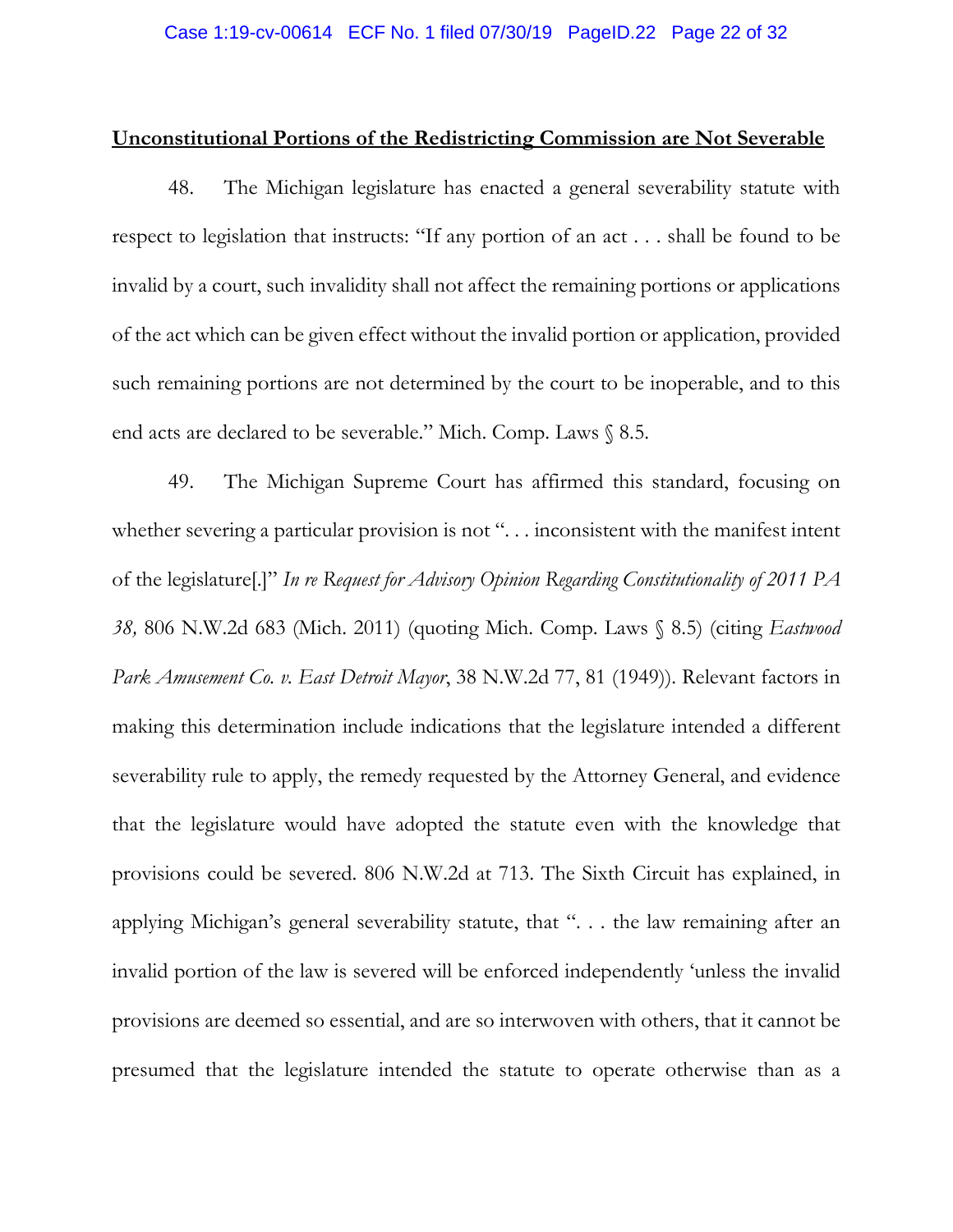### Case 1:19-cv-00614 ECF No. 1 filed 07/30/19 PageID.23 Page 23 of 32

whole.'" *Garcia v. Wyeth-Ayerst Labs*, 385 F.3d 961, 967 (6th Cir. 2004) (quoting *Moore v. Fowinkle*, 512 F.2d 629, 632 (6th Cir. 1975)).

50. Applying these standards to a constitutional amendment approved by voters through a ballot initiative presents some challenges because none of the information is used to determine intent. While courts can look to the legislative record in interpreting statutes, there is no comparable record of amendments or debate for a successful ballot initiative beyond the binary vote on election day. Thus, if a portion of a ballot initiative is declared unlawful it can be difficult to determine whether the electorate would have enacted the ballot measure without the invalid provision.

51. In *In re Apportionment of State Legislature-1982*, 321 N.W.2d 565 (Mich. 1982), the Michigan Supreme Court had to decide whether Michigan's redistricting commission could function under a set of standards different from those initially adopted at a state constitutional convention (since the first standards were deemed unconstitutional by the United States Supreme Court in *Marshall v. Hare*, 378 U.S. 561 (1964)). The court ruled against severability, holding that the commission was inseparable from the unconstitutional standards because holding otherwise would have required the court to opine on whether the people would have voted for the commission without the standards subsequently found to be unconstitutional. The court reached this conclusion, in part, because the majority believed that such a decision properly belonged to the people of Michigan and *not* to the court. *Id*. at 582. As the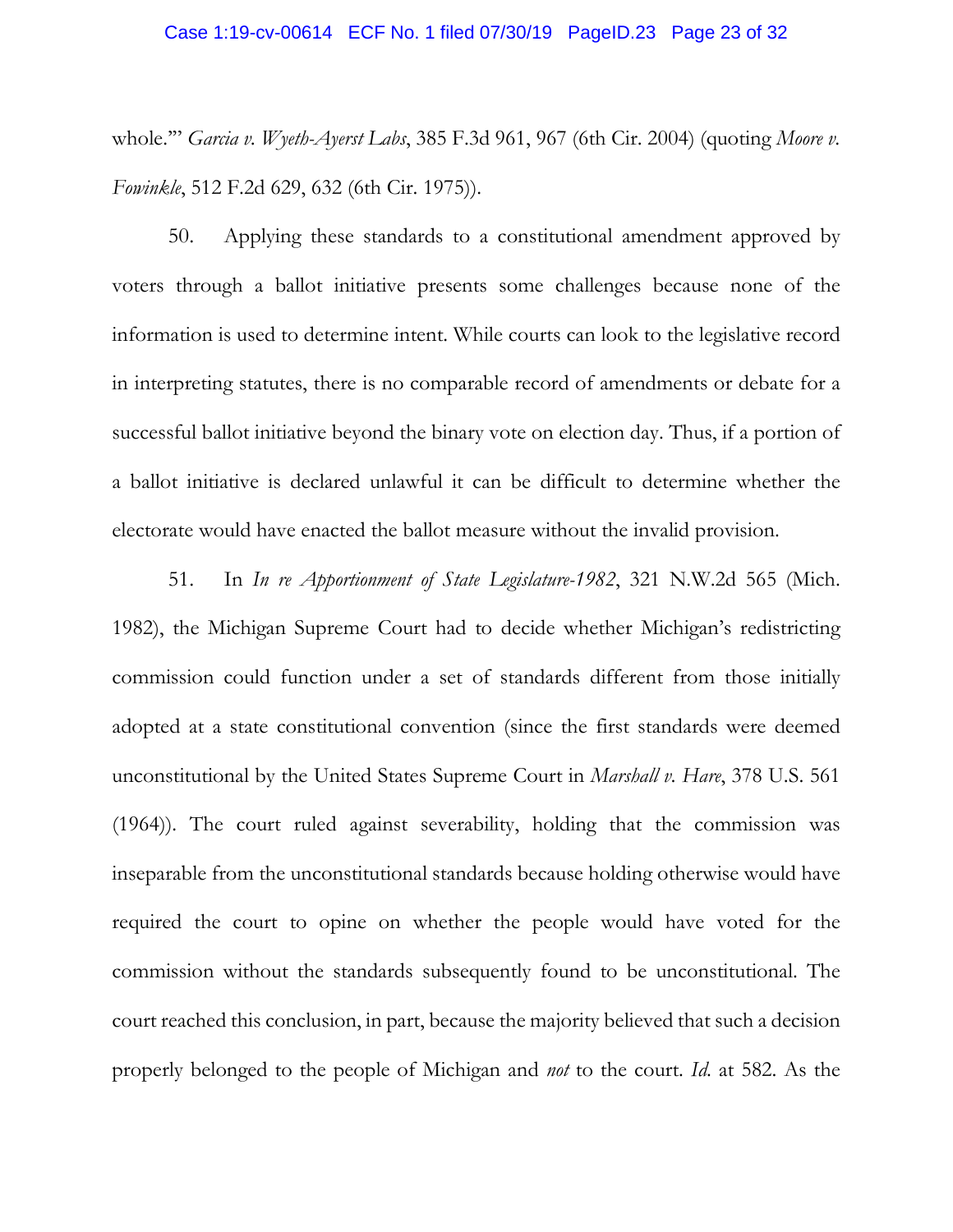### Case 1:19-cv-00614 ECF No. 1 filed 07/30/19 PageID.24 Page 24 of 32

court noted, no one ". . . can . . . predict what the voters would do if presented with the severability question at a general election . . . . The people may prefer to have the matter returned to the political process or they may prefer plans drawn pursuant to the guidelines which are delineated in this opinion." *Id*.

52. In *Lucas v. Forty-Fourth General Assembly*, 377 U.S. 713 (1964), Colorado voters approved an amendment to their state constitution that reapportioned state senate districts on a basis which the Supreme Court subsequently deemed unconstitutional. *Id*. at 717. The Court, ruling on the question of severability, struck down the entire amendment—including the constitutionally permissible populationbased apportionment of the state house—because ". . . there is no indication that the apportionment of the two houses of the Colorado General Assembly . . . is severable." *Id*. at 735.

53. Similarly, in *Randall v. Sorrell*, 548 U.S. 230 (2006), the Supreme Court struck down an entire Vermont campaign finance statute after determining that the law's contribution limits violated the First Amendment because the majority determined that severing the unconstitutional provisions "... would [have] require[d] us to write words into the statute . . . or to foresee which of many different possible ways the legislature might respond to the constitutional objections we have found." *Id* at 262.

54. But the fundamental question in any severability inquiry, no matter the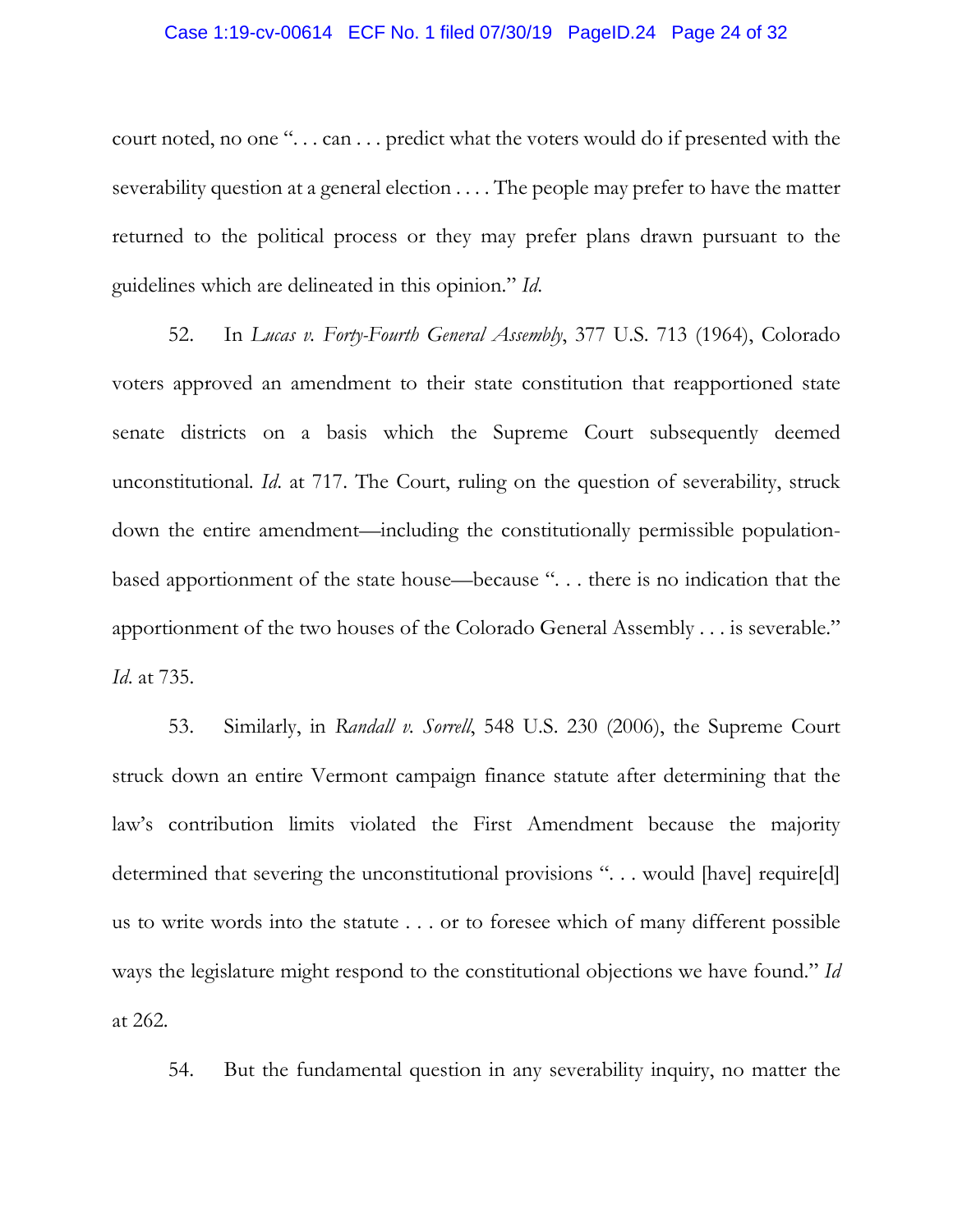### Case 1:19-cv-00614 ECF No. 1 filed 07/30/19 PageID.25 Page 25 of 32

form of the enactment at issue, is intent. In *Minnesota v. Mille Lacs Band of Chippewa Indians*, 526 U.S. 172 (1999), the Supreme Court assumed for the purpose of the decision that statutory severability standards applied to the constitutional analysis of executive orders. The Court, in ruling against severability, affirmed that a severability inquiry "is essentially an inquiry into legislative intent," and proceeded to analyze the executive order by assessing the President's intentions in signing it. *Id*. at 191 (citing *Regan v. Time, Inc.*, 468 U.S. 641, 653 (1984) (plurality op.).

55. The vast quantity of people participating in the vote for a ballot initiative makes an inquiry into popular intent *more* difficult than an inquiry into legislative or executive intent, and that scarcity of evidence should encourage judicial modesty. Here, however, the official ballot wording for Proposal 18-2 specifically states that the proposed amendment would "[p]rohibit partisan officeholders and candidates, their employees, certain relatives, and lobbyists from serving as commissioners." Michigan Board of State Canvassers, *Official Ballot Wording approved by the Board of State Canvassers August 30, 2018 Voters Not Politicians* (2019), https://www.michigan.gov/documents/sos/Official\_Ballot\_Wording\_Prop\_ 18-2\_632052\_7.pdf.

56. Further, the language of the accompanying draft amendments provided with the ballot proposal, provided specific details of the exact categories of individuals that would be ineligible to serve on the Commission. Voters Not Politicians, *Official Full*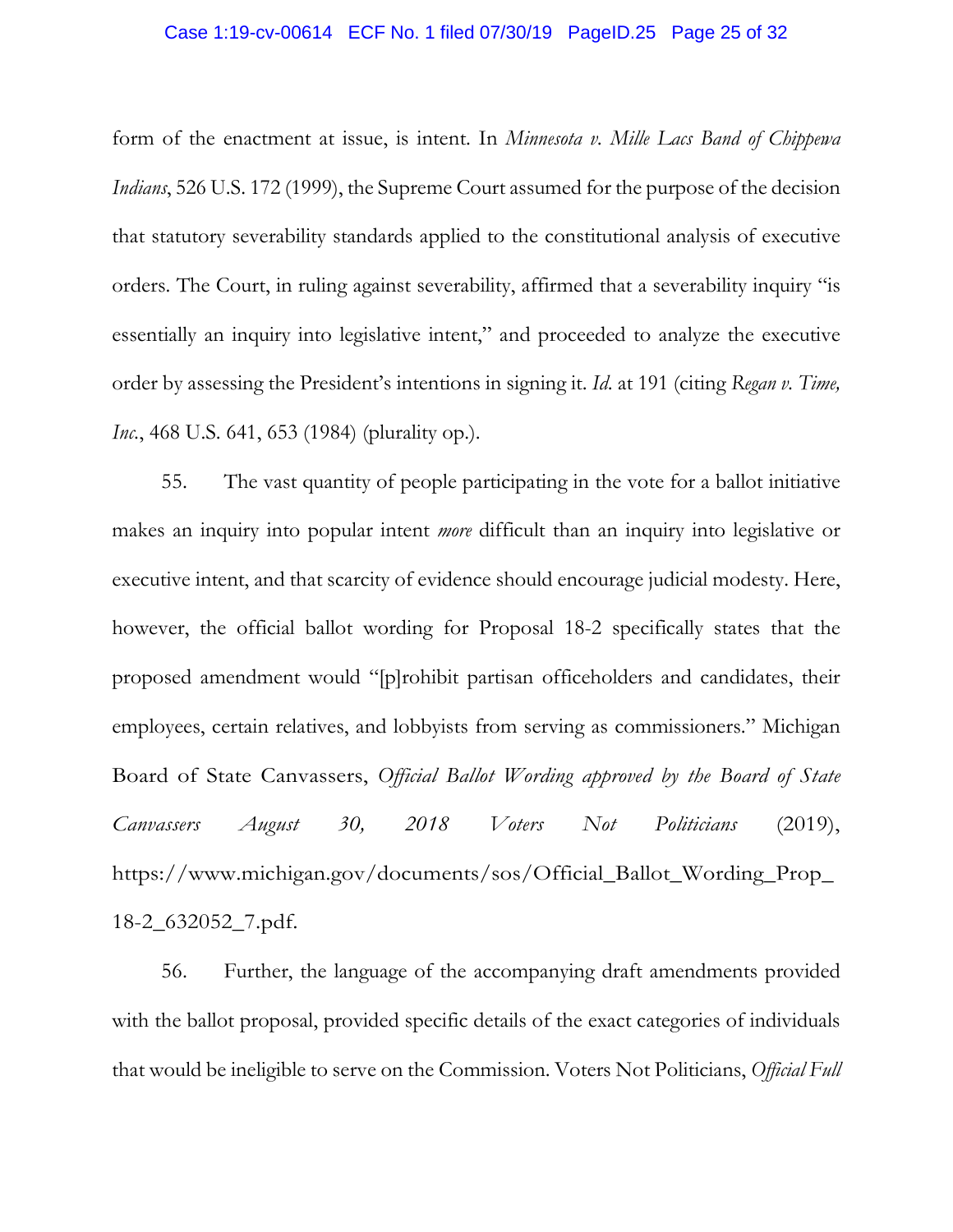### Case 1:19-cv-00614 ECF No. 1 filed 07/30/19 PageID.26 Page 26 of 32

*Text for Proposal 18-2 Initiative Petition Amendment to the Constitution*, https://www.michigan.gov/documents/sos/Full\_Text\_-\_VNP\_635257\_7.pdf. This supports the conclusion that the voters, when they supported the ballot proposal, believed that such restrictions were a vital part of the overall proposal, and thus not severable. To the extent that there is not enough information to draw conclusions about voter intent, under the precedent and the circumstances presented here, it is similarly not appropriate to sever those unconstitutional aspects of the amendment from the remaining provisions regarding the Commission.

# **FIRST CAUSE OF ACTION (Violation of the First Amendment)**

57. Paragraphs 1 through 56 are fully incorporated herein.

58. Plaintiffs have a First Amendment right to associate freely with each other, to participate in the political process, to express their political views, and to petition the government for a redress of grievances, without discrimination by the State based on their exercise of these rights.

59. The exclusion of eight categories of Michigan citizens, as set forth above, from eligibility to serve on the Commission substantially burdens First Amendment rights by denying the benefit of state employment to individuals whose exercise of those rights triggers one of the eight excluded categories.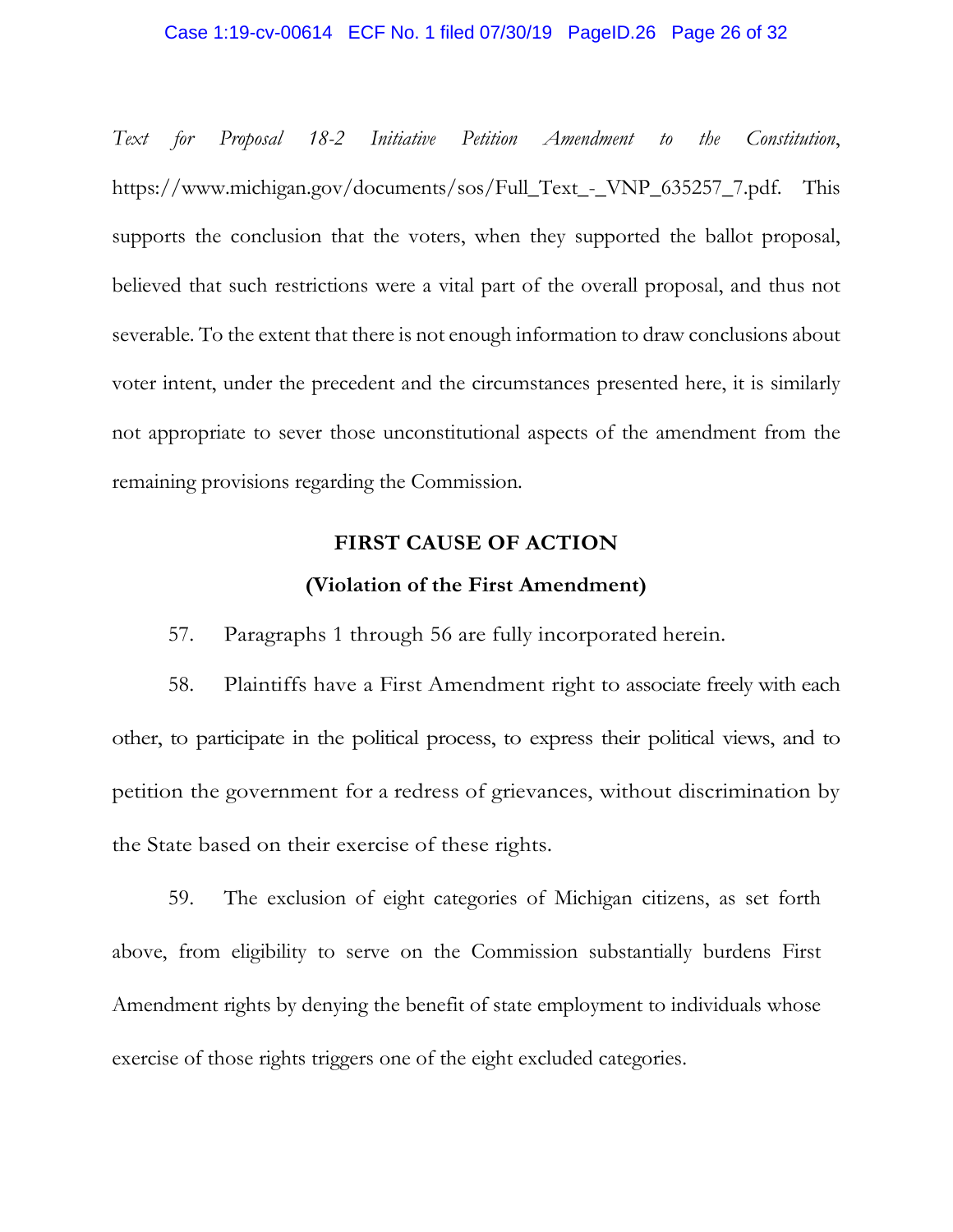### Case 1:19-cv-00614 ECF No. 1 filed 07/30/19 PageID.27 Page 27 of 32

60. These exclusions are not justified by the stated interests of implementing a ". . . fair, impartial, and transparent redistricting process", *See supra* n. 6, because excluding Plaintiffs from the Commission cannot be adequately linked to the achievement of those goals. While other aspects of the Commission can logically be connected to those goals (*e.g*., public meetings, publishing of each redistricting proposal, prohibition on *ex parte* communications with commissioners, prohibition on the acceptance of gifts by the commissioners, requirement of a majority vote for substantive determinations), excluding Plaintiffs from serving on the Commission cannot convincingly be so connected.

61. VNP explains that Plaintiffs are banned from serving on the Commission because they are the "most likely" to have a conflict of interest in the redistricting process. *Id*. This assumption, which appears to be an attempt to get to the core of impartiality, erroneously assumes that it is only elected officials and candidates, and those somehow tied to them, have a personal and passionate interest in the outcome of redistricting. Further, there are no mechanisms to identify and eliminate from consideration applicants who are extremely partisan in nature but do not fall into one of the banned categories. The Commission's application process provides a system of self-identified "affiliation" (or lack of affiliation) yet provides no definition of "affiliation" and no clear mechanism for the state to determine if an individual has accurately designated his or her affiliation or to recategorize such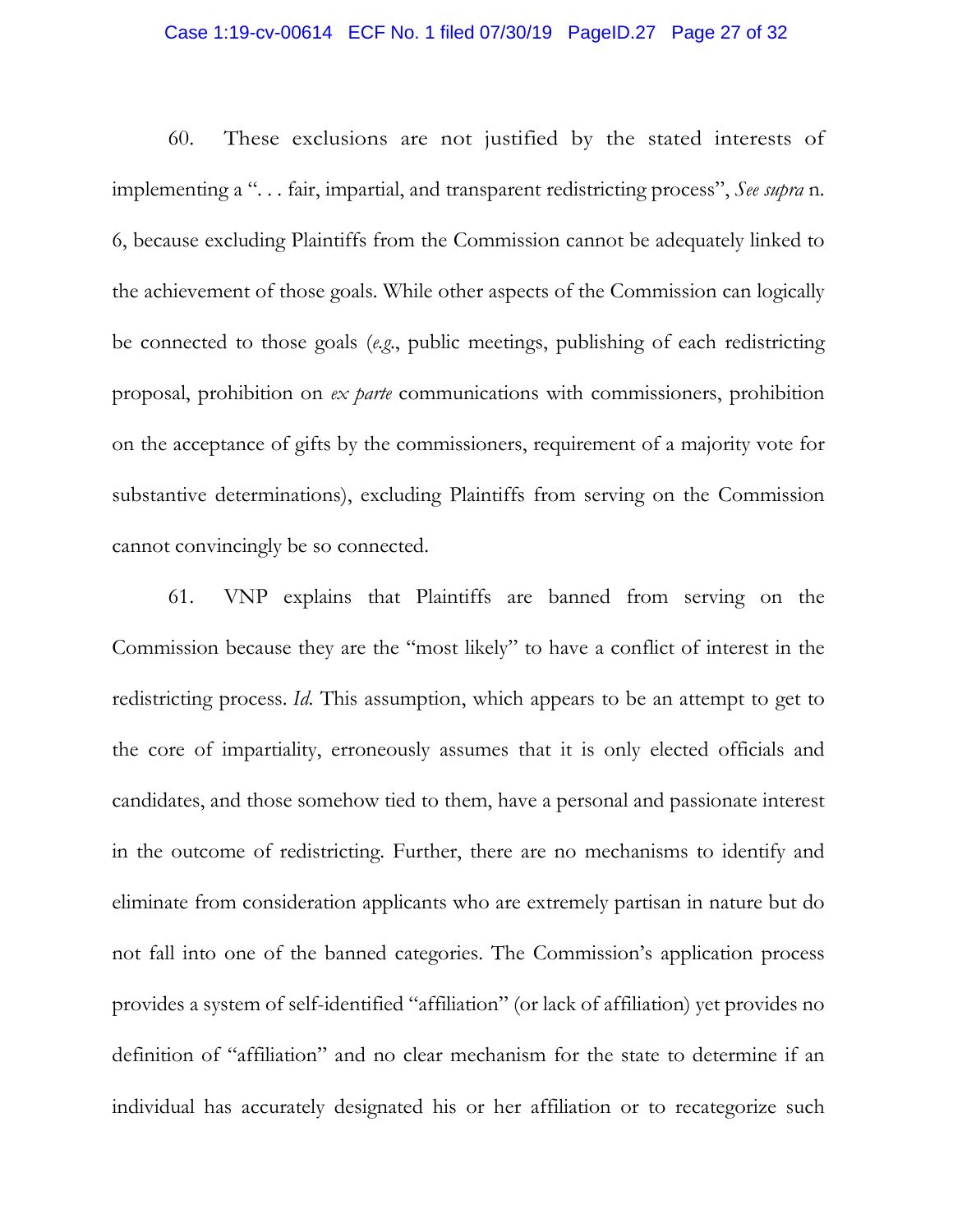### Case 1:19-cv-00614 ECF No. 1 filed 07/30/19 PageID.28 Page 28 of 32

designation if it is somehow found to be inaccurate. As a result, there is no assurance that an applicant has appropriately declared his or her true political biases, allowing for unchecked manipulation of the system and thus undermining the stated goals of transparency and impartiality. The result is a stark and inappropriate disparity in treatment between the Plaintiffs and the vast numbers of citizens who are equally invested personally in the outcome of the redistricting process but remain eligible to serve as a commissioner.

62. Further, it is inappropriate to single out Plaintiffs based on perceived impartiality because the Commission itself is not designed to be impartial. Rather, it is designed to be an amalgam of a variety of views across the political spectrum. That prohibiting Plaintiffs' participation is somehow constitutionally justified because it would undermine the "impartiality" of a Commission that necessarily includes a variety of views, including self-declared partisan ones, is unsupportable. There is no compelling explanation as to how Plaintiffs' participation would result in a Commission with less impartiality than a Commission that includes individuals who hold political views that are just as strong, or even stronger, but do not happen to belong to one of the excluded groups.

63. Thus, the Government has no legitimate basis on which to condition Plaintiffs' eligibility to serve on the Commission on their agreement to forgo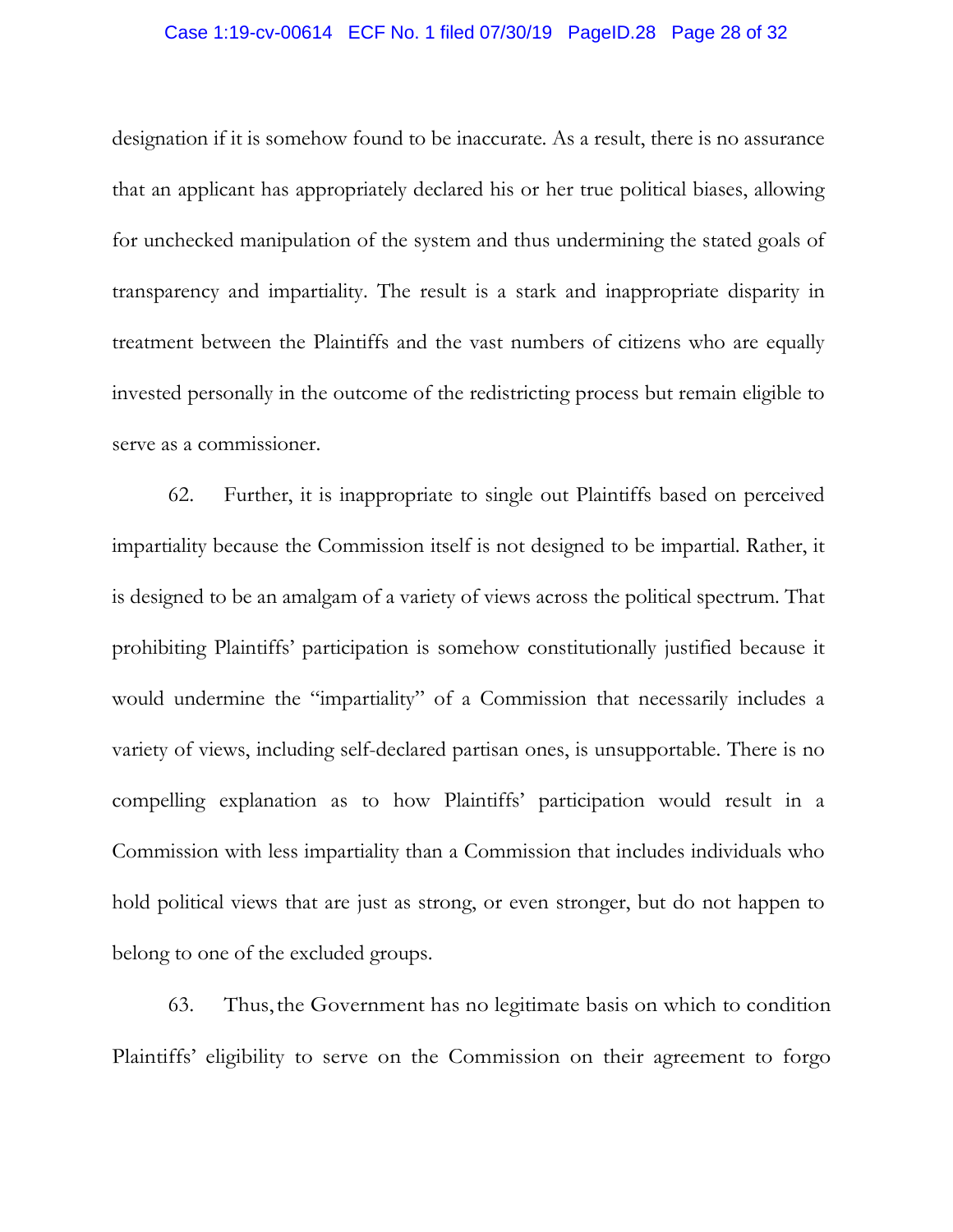constitutionally protected activities. This categorical exclusion of Plaintiffs from serving on the Commission attaches an unconstitutional condition on eligibility because the State may not deny a benefit to a person on a basis that infringes his or her constitutionally protected rights.

64. Accordingly, the Plaintiffs are deprived of their civil rights under color of state law in violation of 42 U.S.C. § 1983 and 42 U.S.C. § 1988.

# **SECOND CAUSE OF ACTION (Violation of Equal Protection)**

65. Paragraphs 1 through 64 are fully incorporated herein.

66. The Fourteenth Amendment's Due Process Clause prevents the State from discriminating against individuals engaged in constitutionally protected activity unless justified by a sufficiently important government interest.

67. The provisions of the Michigan Constitution that exclude categories of individuals from eligibility for service on the Commission denies Plaintiffs a benefit available to others on account of their exercise of fundamental rights that are expressly protected by the First Amendment.

68. As the Supreme Court stated in *Police Dep 't of Chicago v. Mosley,* ". . . [t]he Equal Protection Clause requires that statutes affecting First Amendment interests be narrowly tailored to their legitimate objectives." 408 U.S. 92, 101 (1972). Here, this standard is not met. For example, the restriction draws an unconstitutional distinction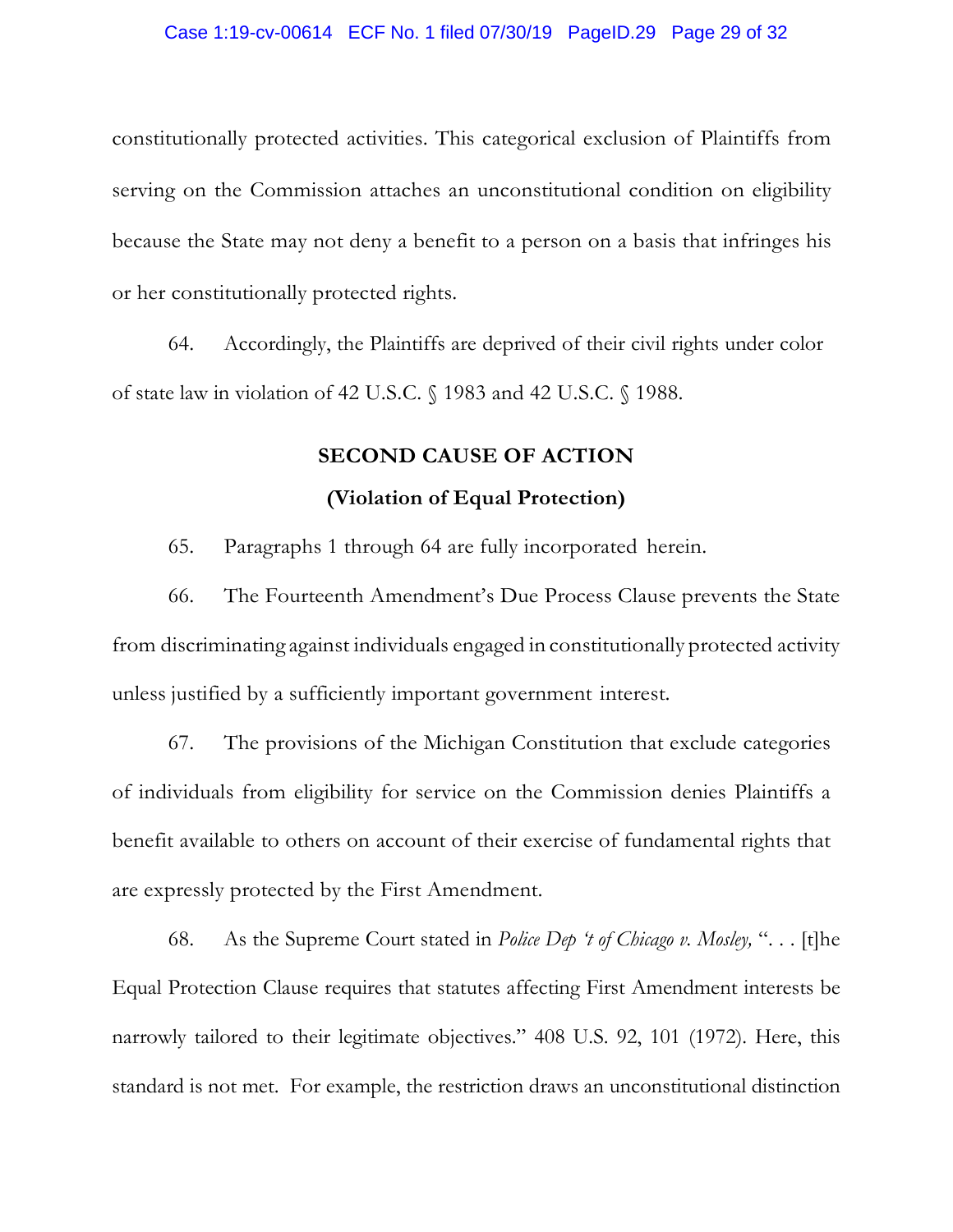### Case 1:19-cv-00614 ECF No. 1 filed 07/30/19 PageID.30 Page 30 of 32

between those who exercise their rights of association and rights to petition the government and those who do not. These exclusions penalize some individuals who engage in lobbying but impose no sanction at all on other individuals whose lobbying activities are much more extensive than those subject to the policy, including those who structure their time so as not to cross the registration thresholds. Further, the Secretary of State has explained in draft guidance that while paid employees of an elected official, political candidate, campaign, or political action committee are excluded from eligibility, volunteers may be eligible to serve on the Commission because they are not paid for their services. *See* App. B. And, those same guidelines state that any individual serving as a paid consultant or employee of a *non-partisan* elected official, non-partisan political candidate or *non-partisan* local political candidate's campaign since August 15, 2014, may not be eligible to serve on the Commission. *Id*. Similarly, although Supreme Court Justices in Michigan are nominated by political parties in an inherently partisan process, they are not excluded from eligibility to serve on the Commission. *Id*. These are but a few examples of the constitutional shortcomings of the exclusionary categories included in the constitutional amendments that created and control the Commission.

69. Further, as described above, the classifications on which these exclusions are based are not meaningfully tied to apparent State interests in promoting transparency, fairness, or impartiality in the redistricting process.

70. For all these reasons, the Plaintiffs have been and will continue to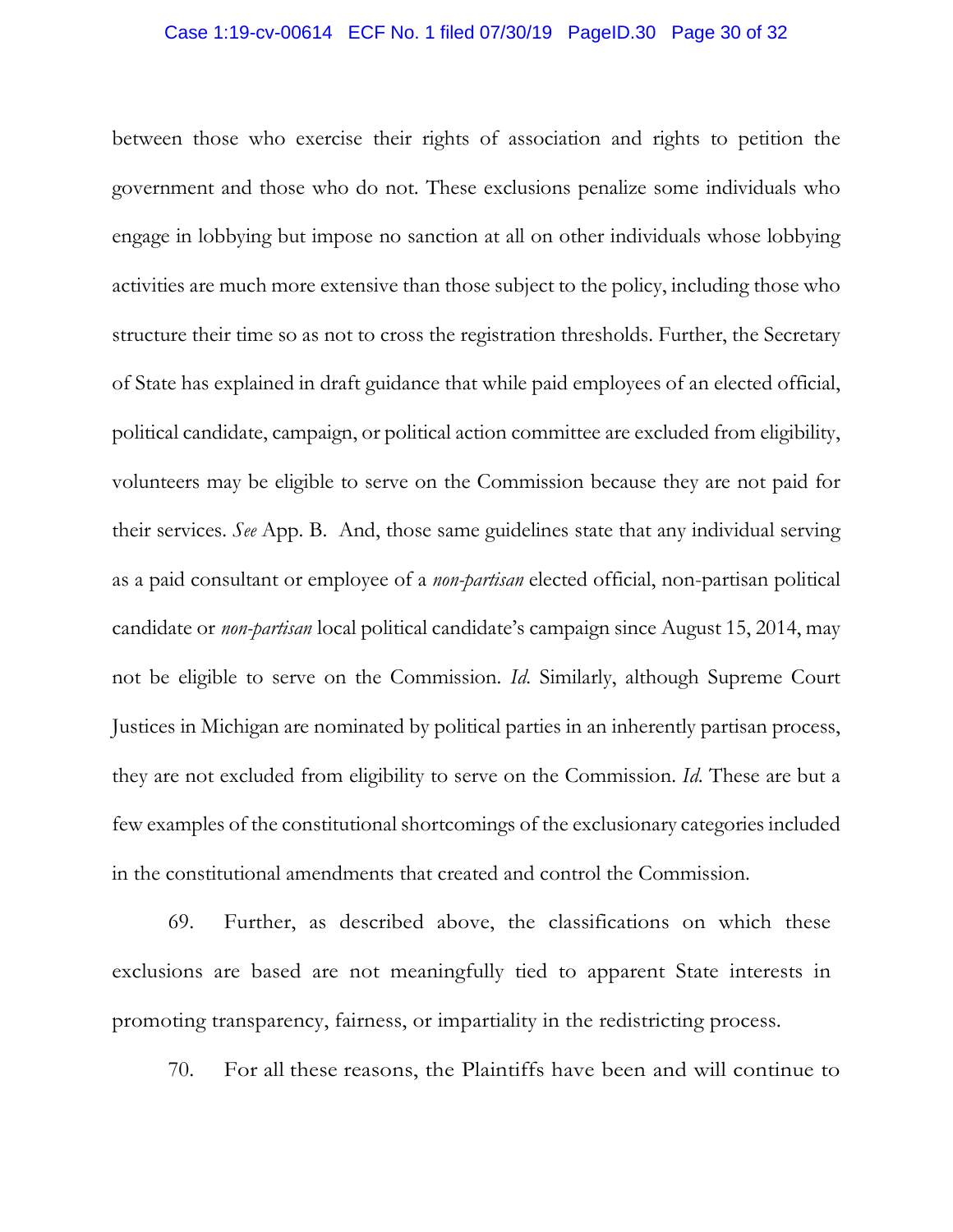be deprived unconstitutionally of the equal protection of the law.

71. Accordingly, the Plaintiffs are deprived of their civil rights under color of state law in violation of 42 U.S.C. § 1983 and 42 U.S.C. § 1988.

# **PRAYER FOR RELIEF**

WHEREFORE, Plaintiffs respectfully request that this Court:

(1) Declare Michigan's Independent Citizens Redistricting Commission for State Legislative and Congressional Districts unconstitutional and invalid and the administration of the selection of commissioners a violation of Plaintiffs' constitutional rights;

(2) Enjoin Defendant and her employees and agents from administering or preparing for the selection of commissioners to serve on the commission;

(3) Award Plaintiffs their costs and reasonable attorneys' fees, and litigation expenses incurred in bringing this action; and

(4) Grant further relief as this Court deems just and proper.

July 30, 2019 Respectfully submitted,

/s/ *Jason Torchinsky* /s/ *John J. Bursch* 

Jason Torchinsky John J. Bursch Counsel of Record BURSCH LAW PLLC Holtzman Vogel Josefiak Torchinsky PLLC 9339 Cherry Valley Ave. SE, #78 45 North Hill Drive, S 100 Caledonia, Michigan 49316 Warrenton, Virginia 20106 (616) 450-4235  $(540)$  341-8800 jbursch $\omega$ jbursch $\omega$ burschlaw.com JTorchinsky@hvjt.law